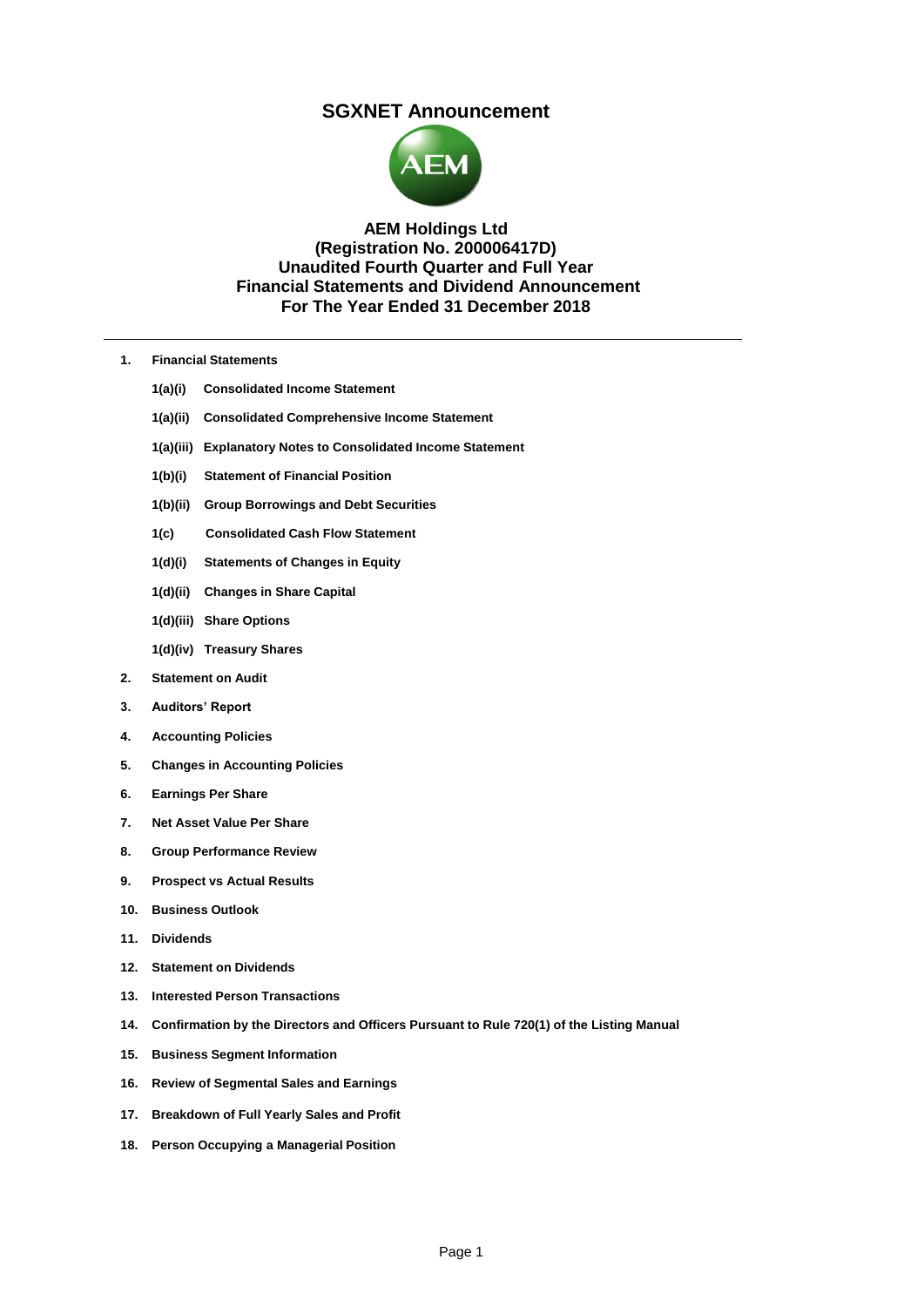# **1. Financial Statements 1(a)(i). Consolidated Income Statement**

|                                                                                                             |             |                          | <b>Quarterly Results</b> |                          |                          | <b>YTD Results</b>              |                                            |
|-------------------------------------------------------------------------------------------------------------|-------------|--------------------------|--------------------------|--------------------------|--------------------------|---------------------------------|--------------------------------------------|
|                                                                                                             | <b>Note</b> | 4Q2018<br><b>S\$'000</b> | 4Q2017<br><b>S\$'000</b> | Change*<br>$\frac{9}{6}$ | FY2018<br><b>S\$'000</b> | <b>FY2017</b><br><b>S\$'000</b> | Change*<br>%                               |
| Revenue                                                                                                     |             | 39,349                   | 59,048                   | $-33.4%$                 | 262,325                  | 221,622                         | 18.4%                                      |
| Other income                                                                                                |             | 266                      | 95                       | 179.8%                   | 668                      | 249                             | 168.6%                                     |
| Changes in inventories of<br>finished goods and work-                                                       |             |                          |                          |                          |                          |                                 |                                            |
| in-progress                                                                                                 | A.2         | (1, 307)                 | (457)                    | $-186.1%$                | (7,017)                  | 13,531                          | $-151.9%$                                  |
| Raw materials and other<br>consumables                                                                      | A.2         | (21, 465)                | (36, 578)                | 41.3%                    | (166, 205)               | (162, 130)                      | $-2.5%$                                    |
| Staff costs                                                                                                 |             | (7, 296)                 | (7, 974)                 | 8.5%                     | (32, 521)                | (25, 338)                       | $-28.3%$                                   |
| Depreciation of property,<br>plant and equipment                                                            |             | (300)                    | (182)                    | $-65.0%$                 | (1, 158)                 | (612)                           | $-89.2%$                                   |
| Amortisation of intangible<br>assets                                                                        |             | (38)                     | (46)                     | 17.4%                    | (713)                    | (86)                            | $-729.0%$                                  |
| Other expenses                                                                                              | A.3         | (4, 752)                 | (3, 126)                 | $-52.0%$                 | (15, 332)                | (10, 258)                       | $-49.5%$                                   |
| Finance expenses                                                                                            |             | (18)                     | (10)                     | $-77.6%$                 | (40)                     | (37)                            | $-7.5%$                                    |
| Share of gain/ (loss) of<br>equity-accounted<br>investee                                                    |             | 245                      | (151)                    | 262.0%                   | (38)                     | (105)                           | 63.4%                                      |
| <b>Profit before taxation</b>                                                                               |             | 4,684                    | 10,619                   | $-55.9%$                 | 39,968                   | 36,836                          | 8.5%                                       |
| Income tax expenses                                                                                         | $1.1$       | (293)                    | (906)                    | 67.7%                    | (6, 475)                 | (5, 347)                        | $-21.1%$                                   |
| <b>Profit for the period</b>                                                                                |             | 4,391                    | 9,713                    | $-54.8%$                 | 33,493                   | 31,489                          | 6.4%                                       |
| Other comprehensive<br>income<br>Translation (loss)/ gain<br>relating to financial<br>statements of foreign |             |                          |                          |                          |                          |                                 |                                            |
| subsidiaries, net of tax                                                                                    |             | (168)                    | (458)                    | 63.3%                    | 1,437                    | (2,683)                         | 153.6%                                     |
| Effect of liquidation and<br>disposal of subsidiaries                                                       |             |                          |                          | <b>NM</b>                |                          | 695                             | <b>NM</b>                                  |
| Other comprehensive<br>(loss)/ income for the<br>period, net of tax                                         |             | (168)                    | (458)                    | 63.3%                    | 1,437                    | (1,988)                         | 172.3%                                     |
| <b>Total comprehensive</b><br>income for the period                                                         |             | 4.222                    | 9,255                    | $-54.4%$                 | 34,930                   | 29,501                          | 18.4%<br>* Increase/(Decrease) in Farnings |

*\* Increase/(Decrease) in Earnings NM: Not Meaningful*

The effective tax rates recorded in 4Q2018 and FY2018 were lower than the statutory rate due mainly to tax allowances and incentives.

# **1(a)(ii). Consolidated Comprehensive Income Statement**

**Total comprehensive income attributable to:**

**1.1**

| Owners of the Company  | റററ<br>4.ZZZ | 9.255 | -54.4%   | 34.930 | 29.501 | 18.4%                             |
|------------------------|--------------|-------|----------|--------|--------|-----------------------------------|
| Total comprehensive    |              |       |          |        |        |                                   |
| lincome for the period | 4.222        | 9.255 | $-54.4%$ | 34.930 | 29.501 | 18.4%                             |
|                        |              |       |          |        |        | * Increase/(Decrease) in Earnings |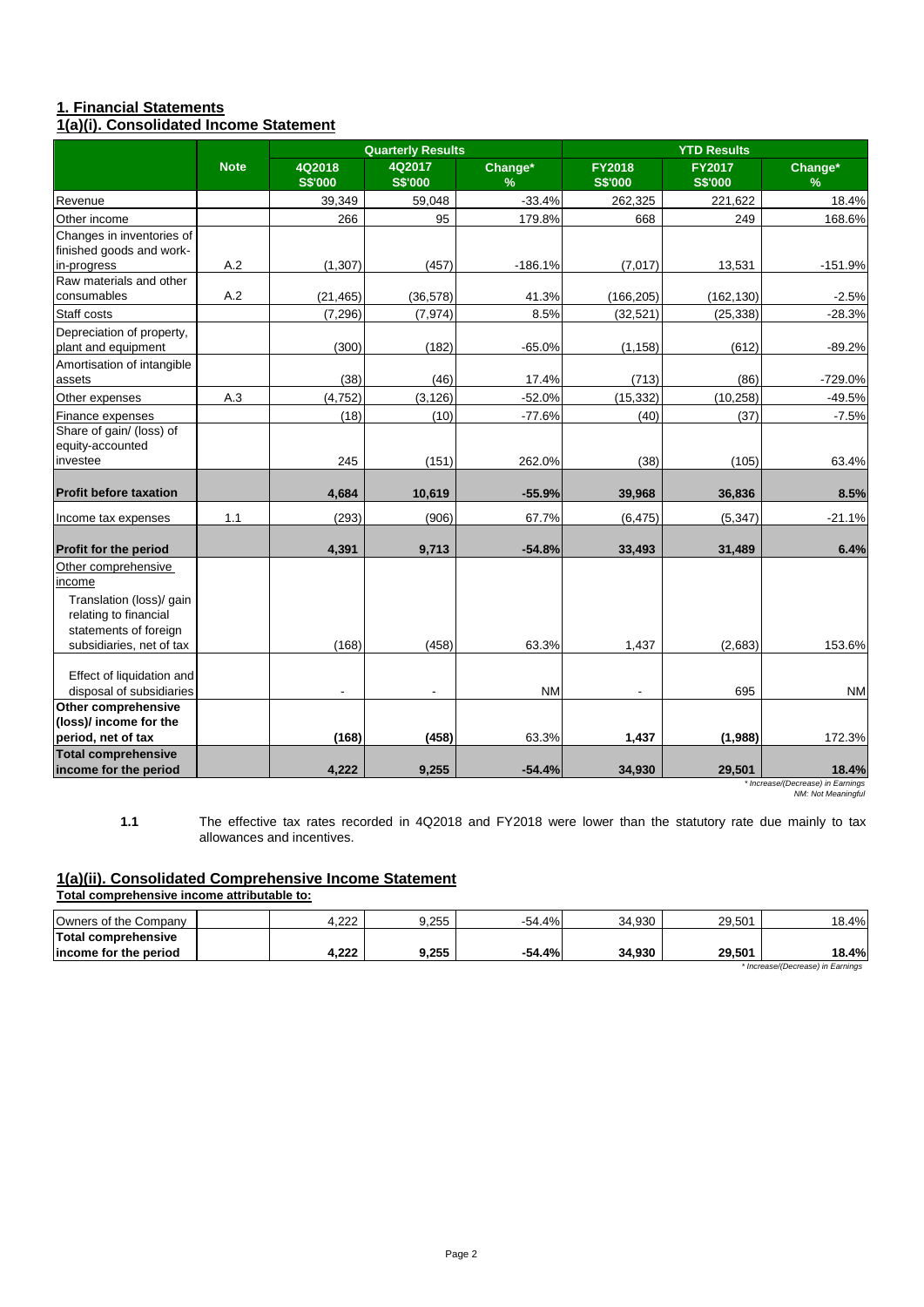# **1(a)(iii). Explanatory Notes to Consolidated Income Statement**

**A.1 Profit for continuing operation is arrived at after crediting/(charging) the following items:** 

|                                                 |             |                          | <b>Quarterly Results</b> |                 |                                 | <b>YTD Results</b>              |                                                |
|-------------------------------------------------|-------------|--------------------------|--------------------------|-----------------|---------------------------------|---------------------------------|------------------------------------------------|
|                                                 | <b>Note</b> | 4Q2018<br><b>S\$'000</b> | 4Q2017<br><b>S\$'000</b> | Change*<br>$\%$ | <b>FY2018</b><br><b>S\$'000</b> | <b>FY2017</b><br><b>S\$'000</b> | Change*<br>%                                   |
| Government grant<br>income                      |             | 154                      | 15                       | <b>NM</b>       | 349                             | 67                              | 420.9%                                         |
| Interest income                                 |             | 109                      | 58                       | 87.9%           | 300                             | 73                              | 311.0%                                         |
| Exchange loss, net                              | A.1(a)      | (138)                    | (202)                    | 31.7%           | (1,941)                         | (1, 362)                        | $-42.5%$                                       |
| Inventory obsolescence<br>(allowance)/ reversal | A.1(b)      | (226)                    | 155                      | $-245.8%$       | 226                             | 692                             | $-67.3%$                                       |
| <b>Non-operating</b><br>expenses                |             |                          |                          |                 |                                 |                                 |                                                |
| Loss on liquidation<br>dormant subsidiaries     | A.1(c)      | ٠                        |                          | <b>NM</b>       | $\overline{\phantom{a}}$        | (695)                           | 100.0%                                         |
| Real property gain tax<br>on Malacca property   | A.1(d)      | (562)                    |                          | <b>NM</b>       | (562)                           |                                 | <b>NM</b>                                      |
| Contingent<br>consideration fair value          |             |                          |                          |                 |                                 |                                 |                                                |
| adjustment                                      | A.1(e)      | (1,250)                  |                          | <b>NM</b>       | (1,250)                         |                                 | <b>NM</b>                                      |
| M&A expenses                                    | A.1(f)      | (143)                    | (387)                    | 63.2%           | (772)                           | (559)                           | $-38.0%$                                       |
|                                                 | A.1(g)      | (1, 954)                 | (387)                    | $-404.6%$       | (2, 584)                        | (1, 254)                        | $-106.0%$<br>* Increase/(Decrease) in Farnings |

*\* Increase/(Decrease) in Earnings NM: Not Meaningful*

- **A.1 (a)**  The foreign exchange loss in 4Q2018 and FY2018 arose mainly due to unfavourable movements in foreign exchange translation differences between United States dollar and Singapore dollar.
- **A.1 (b)** The allowance for inventory obsolescence of S\$226,000 in 4Q2018 was due to slow moving inventory. The reversal of allowance for inventory obsolescence in FY2018 was due to utilisation of slow moving inventories.
- **A.1 (c)**  The Group liquidated two of its wholly owned subsidiaries which had been dormant for some time, resulting in a disposal loss of S\$695,000 in FY2017.
- **A.1 (d)**  The real property gain tax was due to the sale of our Malacca factory in 2016.
- **A.1 (e)**  The Group recorded a one-off adjustment in the fair value of contingent consideration relating to the acquisition of InspiRain Technologies Pte Ltd for the probable achievement of the key performance indicators (KPI) as set out in the sale and purchase agreement.
- **A.1 (f)**  The merger and acquisition (M&A) expenses were incurred in relation to the acquisition of InspiRain Technologies Pte Ltd, Afore Oy, Iris Solution Pte Ltd and other potential companies.

#### **A.2 Raw Material and Other Consumables**

|                                                                                                                                   | <b>Quarterly Results</b> |                          |              | <b>YTD Results</b>              |                                 |                                |  |
|-----------------------------------------------------------------------------------------------------------------------------------|--------------------------|--------------------------|--------------|---------------------------------|---------------------------------|--------------------------------|--|
|                                                                                                                                   | 4Q2018<br><b>S\$'000</b> | 4Q2017<br><b>S\$'000</b> | Change*<br>℅ | <b>FY2018</b><br><b>S\$'000</b> | <b>FY2017</b><br><b>S\$'000</b> | Change*<br>%                   |  |
| Changes in inventories of finished<br>goods and work-in-progress excluding<br>reversal of allowance for inventory<br>obsolescence | (1,081)                  | (612)                    | $-76.7%$     | (7, 243)                        | 12.839                          | $-156.4%$                      |  |
| Raw materials and consumables cost                                                                                                | (21, 465)                | (36, 578)                | 41.3%        | (166, 205)                      | (162, 130)                      | $-2.5%$                        |  |
| Material cost before allowance and<br>reversal for inventory obsolescence                                                         | (22, 546)                | (37, 190)                | 39.4%        | (173, 448)                      | (149, 291)                      | $-16.2%$                       |  |
| Inventory obsolescence (allowance)/<br>reversal                                                                                   | (226)                    | 155                      | $-245.8%$    | 226                             | 692                             | -67.3%                         |  |
| Total                                                                                                                             | (22, 772)                | (37,035)                 | 38.5%        | (173,222)                       | (148.599)                       | $-16.6%$                       |  |
|                                                                                                                                   |                          |                          |              |                                 |                                 | * Increase/(Decrease) Earnings |  |

*NM: Not Meaningful*

Raw materials and consumables cost, taking into consideration changes in inventories excluding reversal for inventory obsolescence, decreased from S\$37.2 million in 4Q2017 to S\$22.6 million in 4Q2018, representing a decrease of 39.4% and increased from S\$149.3 million in FY2017 to S\$173.5 million in FY2018, representing an increase of 16.2%. The raw materials and other consumables cost decrease in 4Q2018 was lower than revenue decrease mainly due to higher development engineering revenue. The raw materials and other consumables cost increase in FY2018 was lower than revenue increase mainly due to cost reduction initiatives.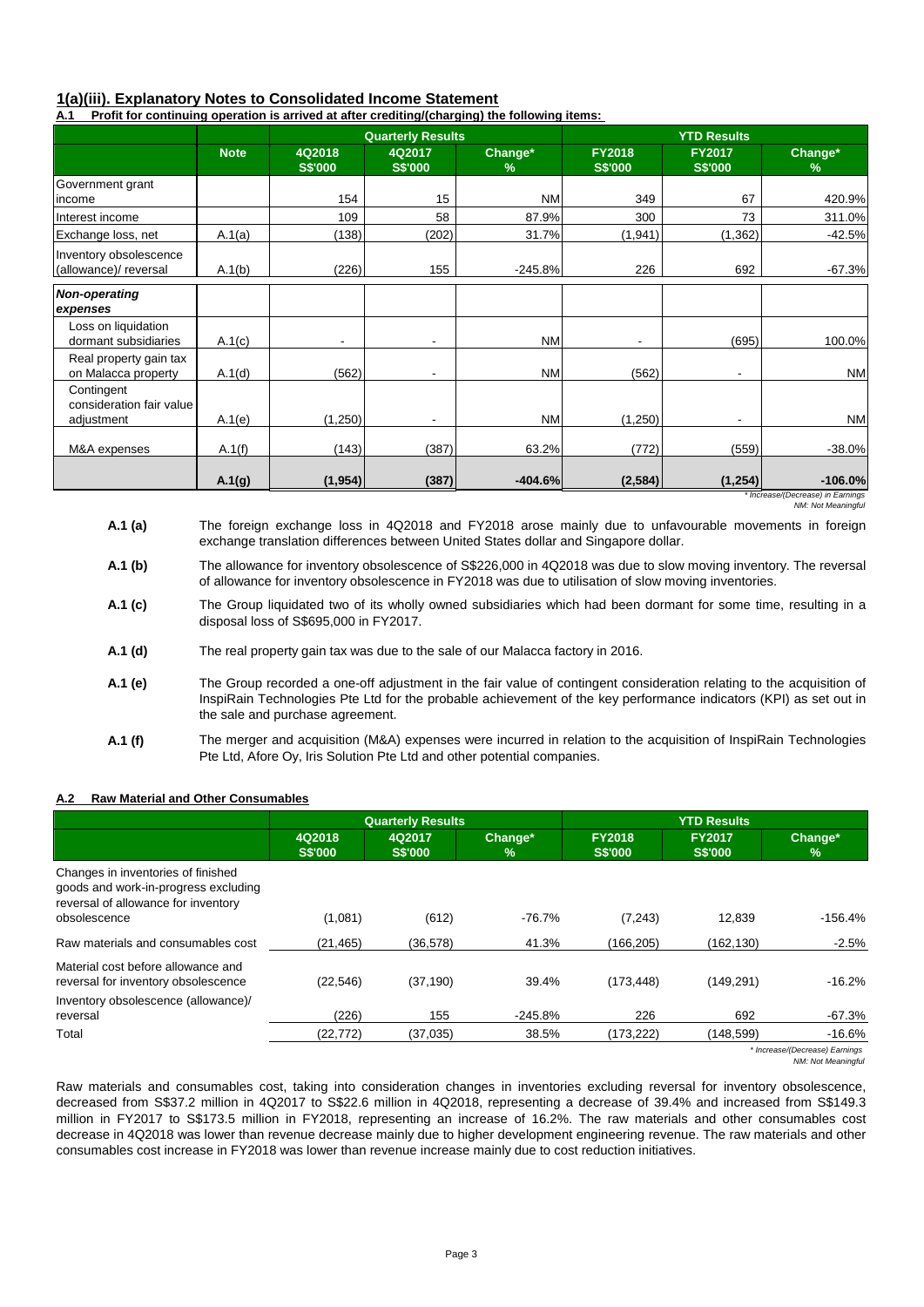## **A.3 Other expenses (excluding staff costs, depreciation and amortisation)**

|                                        |             | <b>Quarterly Results</b> |                          | <b>YTD Results</b> |                                 |                                 |                                               |
|----------------------------------------|-------------|--------------------------|--------------------------|--------------------|---------------------------------|---------------------------------|-----------------------------------------------|
|                                        | <b>Note</b> | 4Q2018<br><b>S\$'000</b> | 4Q2017<br><b>S\$'000</b> | Change*<br>$\%$    | <b>FY2018</b><br><b>S\$'000</b> | <b>FY2017</b><br><b>S\$'000</b> | Change*<br>$\%$                               |
| Rental, utilities and<br>upkeep        | A.3(a)      | 1.105                    | 954                      | $-15.8%$           | 4,422                           | 3,305                           | $-33.8%$                                      |
| Sales, marketing &<br>general expenses | A.3(b)      | .555                     | 1.583                    | 1.8%               | 6.385                           | 4,337                           | $-47.2%$                                      |
| Exchange loss, net                     | A.1(a)      | 138                      | 202                      | 31.7%              | 1.941                           | 1,362                           | $-42.5%$                                      |
| Non-operating expenses                 | A.1(g)      | 1.954                    | 387                      | $-404.6%$          | 2.584                           | 1,254                           | $-106.0%$                                     |
|                                        |             | 4,752                    | 3,126                    | $-52.0%$           | 15,332                          | 10.258                          | $-49.5%$<br>* Increase/(Decrease) in Farnings |

*\* Increase/(Decrease) in Earnings NM: Not Meaningful*

**A.3 (a)**  The increase in rental, utilities and upkeep in FY2018 compared to FY2017 was mainly due to the increased production space and activities to fulfill the higher sales in FY2018.

**A.3 (b)** Sales, marketing and general expenses increased 47.2% from S\$4.3 million in FY2017 to S\$6.4 million in FY2018 mainly due to higher warranty cost, travelling and professional expenses.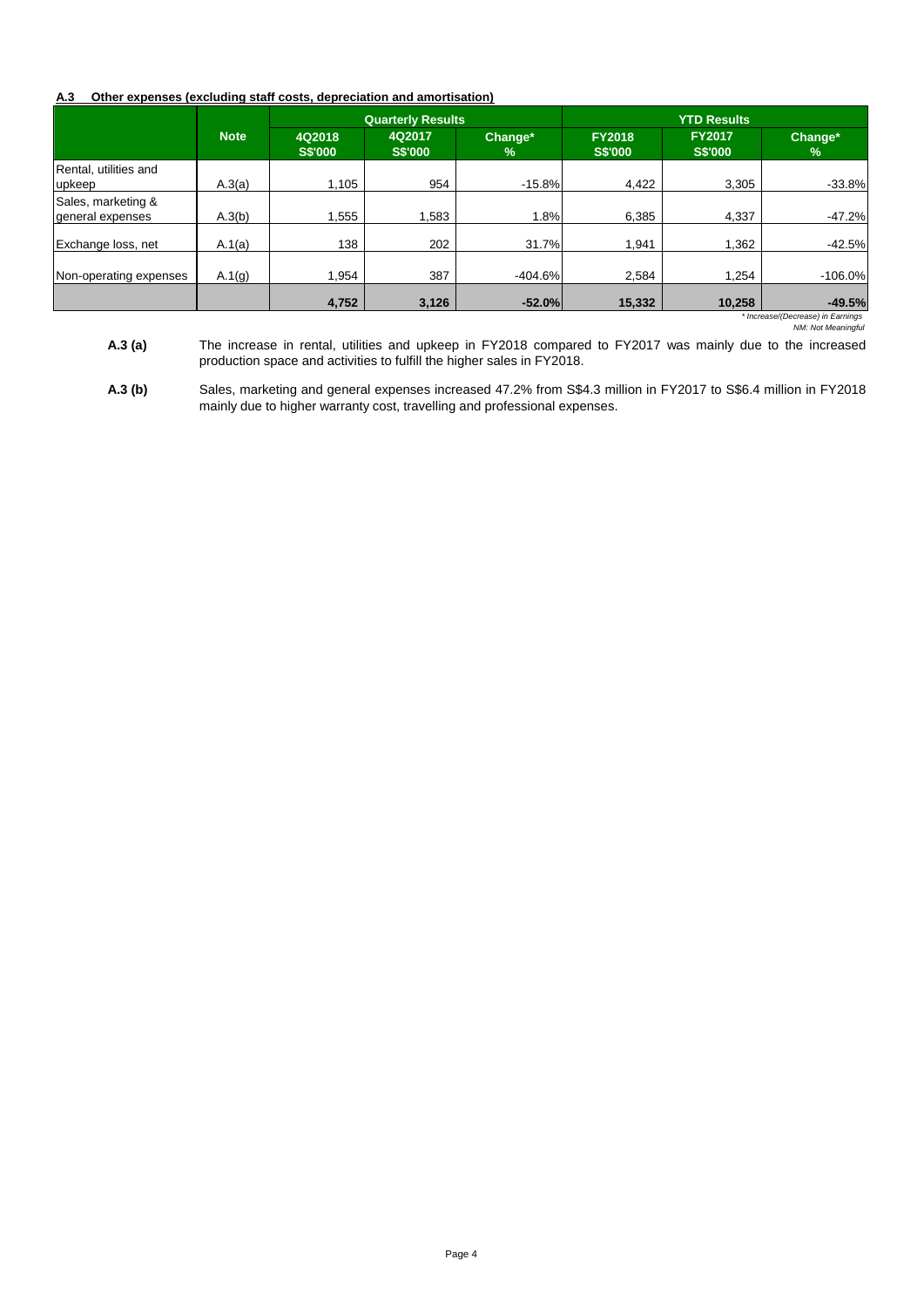# **1(b)(i). Statement of Financial Position**

|                                                 |             |                 | Group                    | Company                  |                          |  |
|-------------------------------------------------|-------------|-----------------|--------------------------|--------------------------|--------------------------|--|
|                                                 |             | $31 - Dec - 18$ | 31-Dec-17                | 31-Dec-18                | 31-Dec-17                |  |
|                                                 | <b>Note</b> | <b>S\$'000</b>  | <b>S\$'000</b>           | <b>S\$'000</b>           | <b>S\$'000</b>           |  |
| <b>Non-current assets</b>                       |             |                 |                          |                          |                          |  |
| Property, plant and equipment                   | B.1         | 5,606           | 3,623                    | 21                       | 34                       |  |
| Intangible assets and goodwill                  | B.2         | 16,815          | 3,449                    | $\blacksquare$           | $\overline{\phantom{0}}$ |  |
| Subsidiaries                                    |             |                 | $\blacksquare$           | 26,578                   | 12,914                   |  |
| Associate                                       |             | 4,153           | 4,133                    | 4,667                    | 4,667                    |  |
| Deferred tax asset                              |             | 57              |                          |                          |                          |  |
|                                                 |             | 26,631          | 11,205                   | 31,266                   | 17,615                   |  |
| <b>Current assets</b>                           |             |                 |                          |                          |                          |  |
| Inventories                                     |             | 28,221          | 35,803                   |                          | $\blacksquare$           |  |
| Trade and other receivables                     |             | 21,667          | 23,557                   | 6,558                    | 4.841                    |  |
| Finance lease asset                             |             | 120             |                          |                          | $\blacksquare$           |  |
| Cash and cash equivalents                       | <b>B.3</b>  | 58,890          | 46,095                   | 950                      | 2,384                    |  |
|                                                 |             | 108,898         | 105,455                  | 7,508                    | 7,225                    |  |
| <b>Total assets</b>                             |             | 135,529         | 116,660                  | 38,774                   | 24,840                   |  |
|                                                 |             |                 |                          |                          |                          |  |
| Equity Attributable to Owners of the<br>Company |             |                 |                          |                          |                          |  |
| Share capital                                   | 1(d)(i)     | 45,786          | 39,737                   | 45,786                   | 39,737                   |  |
| Reserves                                        | 1(d)(i)     | 790             | (10, 787)                | 620                      | 2,043                    |  |
| Accumulated gains/ (losses)                     | 1(d)(i)     | 42,928          | 28,860                   | (13, 230)                | (21, 844)                |  |
| <b>Total equity</b>                             |             | 89,504          | 57,810                   | 33,176                   | 19,936                   |  |
|                                                 |             |                 |                          |                          |                          |  |
| <b>Non-current liabilities</b>                  |             |                 |                          |                          |                          |  |
| <b>Financial liabilities</b>                    | 1(b)(ii)    | 49              | $\overline{\phantom{a}}$ | $\blacksquare$           | $\overline{\phantom{a}}$ |  |
| Provisions                                      |             | 426             | 277                      | $\blacksquare$           | 18                       |  |
| Deferred tax liabilities                        |             | 976             | 309                      | $\overline{a}$           | $\overline{\phantom{0}}$ |  |
|                                                 |             | 1,451           | 586                      | $\overline{\phantom{a}}$ | 18                       |  |
| <b>Current liabilities</b>                      |             |                 |                          |                          |                          |  |
| Trade and other payables                        | <b>B.4</b>  | 36,609          | 52,214                   | 4,734                    | 4,755                    |  |
| <b>Financial liabilities</b>                    | 1(b)(ii)    | 210             | $\overline{7}$           | $\blacksquare$           | $\blacksquare$           |  |
| Current tax payable                             |             | 7,284           | 5,648                    | 864                      | 131                      |  |
| Provisions                                      |             | 471             | 395                      |                          |                          |  |
|                                                 |             | 44,574          | 58,264                   | 5,598                    | 4,886                    |  |
| <b>Total liabilities</b>                        |             | 46,025          | 58,850                   | 5,598                    | 4,904                    |  |
|                                                 |             |                 |                          |                          |                          |  |
| <b>Total equity and liabilities</b>             |             | 135,529         | 116,660                  | 38,774                   | 24,840                   |  |

**B.1** The increase of property, plant and equipment was mainly due to the acquisition of Afore Oy, equipment and renovation of the Group's premises.

**B.2** The increase in intangible assets and goodwill was mainly due to the acquisition of Afore Oy and InspiRain Technologies Pte Ltd that resulted in the recognition of intangible assets.

**B.3** In FY2018, the Group generated cash flows from operating activities of S\$33.5 million, paid for the acquisition of subsidiaries of S\$8.3 million, made dividend payments of S\$8.4 million, and purchased property, plant and equipment of S\$2.8 million.

**B.4** The reduction in trade and other payables was mainly due to payments made for and reduction in trade purchases.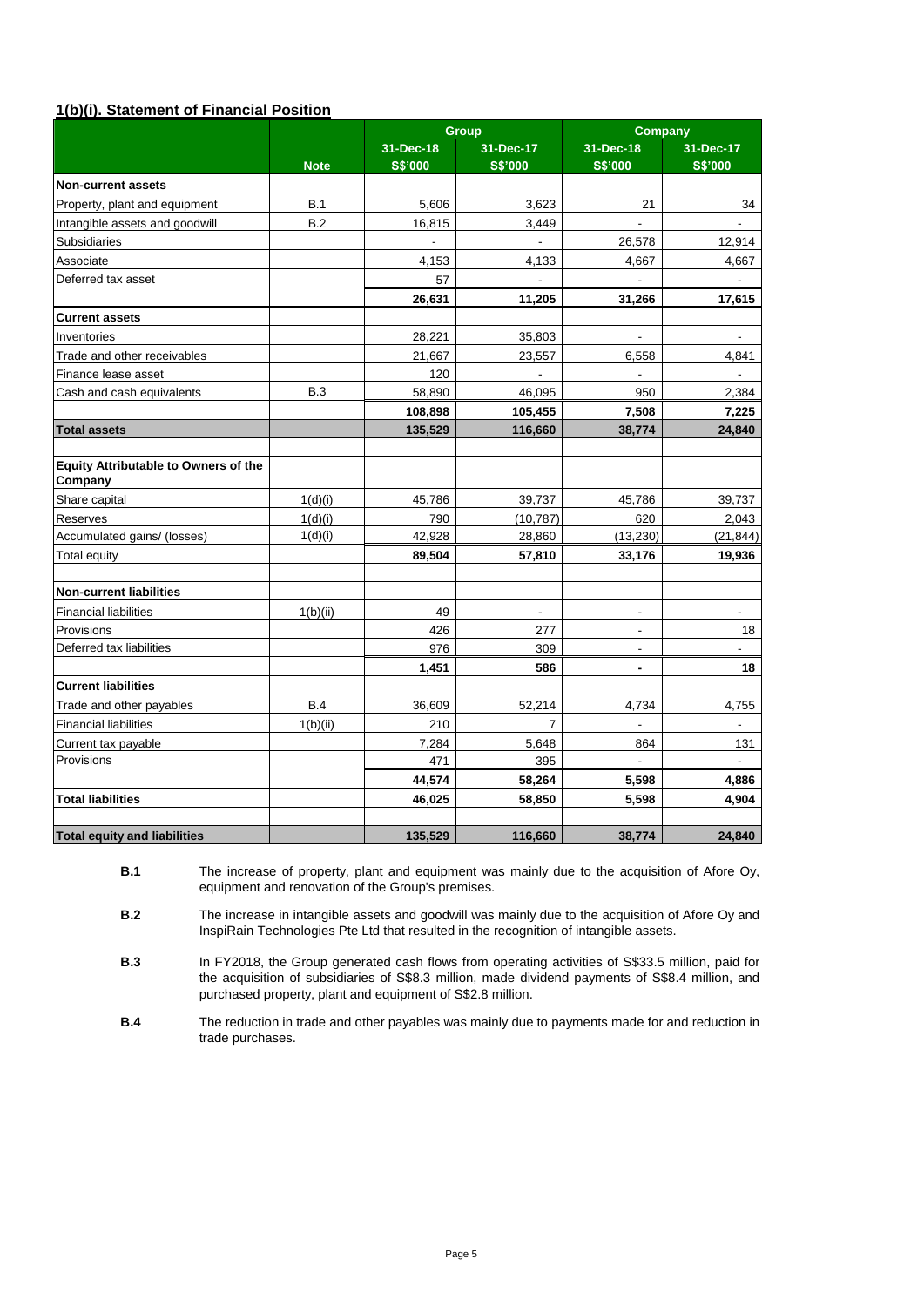# **1(b)(ii). Group Borrowings and Debt Securities**

|                                                    | 31-Dec-18      | 31-Dec-18        | 31-Dec-17      | 31-Dec-17        |
|----------------------------------------------------|----------------|------------------|----------------|------------------|
|                                                    | <b>S\$'000</b> | <b>S\$'000</b>   | <b>S\$'000</b> | S\$'000          |
|                                                    | <b>Secured</b> | <b>Unsecured</b> | <b>Secured</b> | <b>Unsecured</b> |
| Amount repayable in one year or less, or on demand |                |                  |                |                  |
| - Short term borrowing                             | 156            | -                |                |                  |
| l - Finance lease liabilities                      | 54             |                  |                |                  |
|                                                    | 210            | ٠                |                |                  |
| Amount repayable after one year                    |                |                  |                |                  |
| l - Finance lease liabilities                      | 49             |                  |                |                  |
|                                                    | 49             | $\blacksquare$   |                |                  |
| <b>Total</b>                                       | 259            | -                |                |                  |

The short term borrowing was secured by a floating charge on business assets of Afore Oy that are being financed.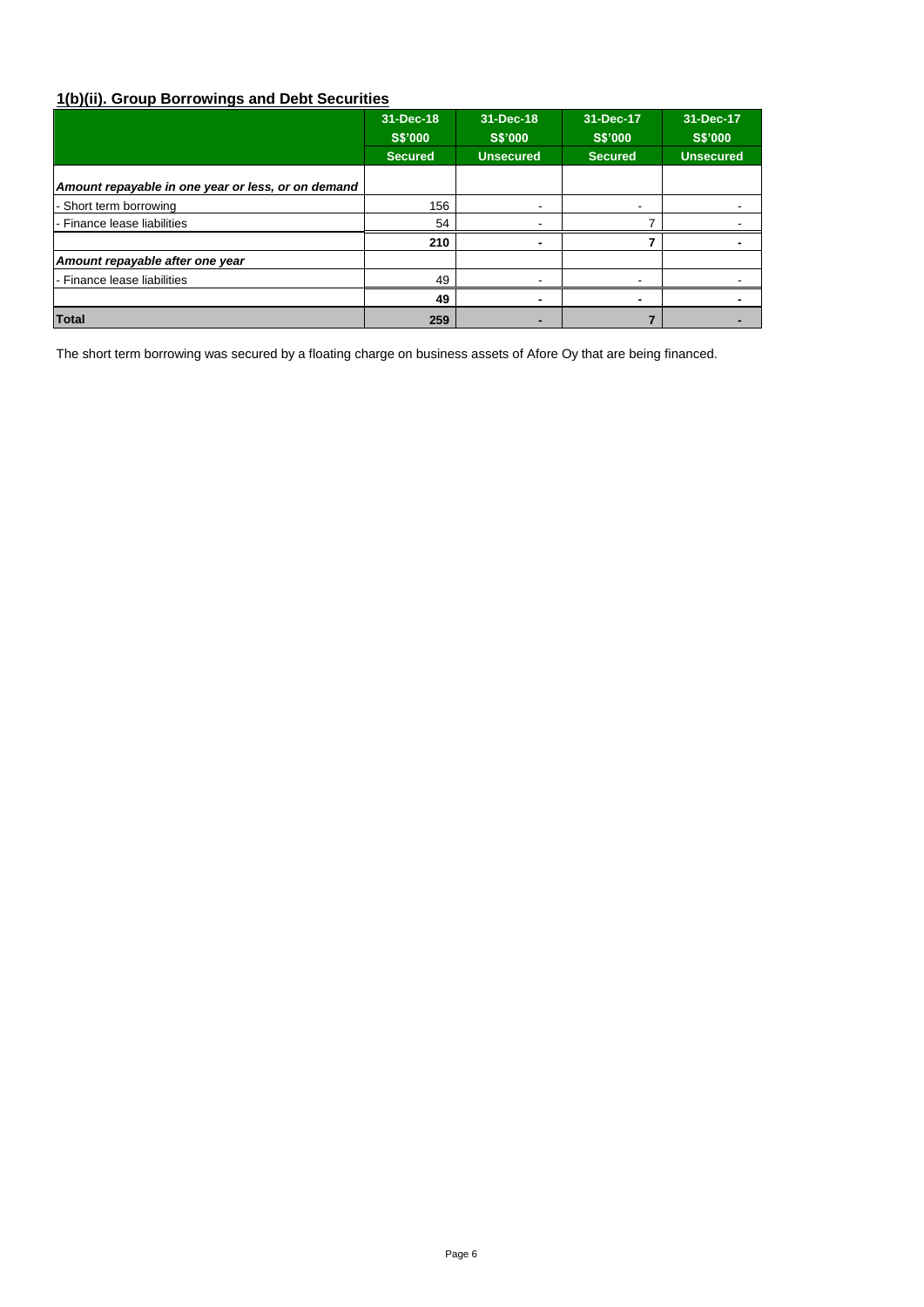# **1(c). Consolidated Cash Flow Statement**

|                                                                           | <b>Note</b> | 4Q2018<br><b>S\$'000</b> | 4Q2017<br><b>S\$'000</b> | <b>FY2018</b><br><b>S\$'000</b> | <b>FY2017</b><br><b>S\$'000</b> |
|---------------------------------------------------------------------------|-------------|--------------------------|--------------------------|---------------------------------|---------------------------------|
| <b>Operating activities</b>                                               |             |                          |                          |                                 |                                 |
| Profit for the period                                                     |             | 4,391                    | 9,713                    | 33,493                          | 31,489                          |
| Adjustments for:                                                          |             |                          |                          |                                 |                                 |
| Depreciation and amortisation                                             |             | 338                      | 228                      | 1,871                           | 698                             |
| Gain on disposal of property, plant and                                   |             |                          |                          |                                 |                                 |
| equipment                                                                 |             | ٠                        | $\overline{\phantom{a}}$ |                                 | (3)                             |
| Losses on liquidation of dormant                                          |             |                          |                          |                                 |                                 |
| subsidiaries                                                              |             | $\overline{\phantom{a}}$ | $\overline{\phantom{a}}$ | $\overline{\phantom{a}}$        | 695                             |
| Allowance for inventory obsolescence                                      |             |                          |                          |                                 |                                 |
| provided/ (reversed)                                                      |             | 226                      | (155)                    | (226)                           | (692)                           |
| Interest income                                                           |             | (109)                    | (58)                     | (300)                           | (73)                            |
| Interest expense                                                          |             | 18                       | 10                       | 40                              | 37                              |
| Provision made/ (reversed)                                                |             | 612                      | (53)                     | 1,206                           | 178                             |
| Equity settled transactions                                               |             | 1,158                    | 1,581                    | 1,158                           | 2,473                           |
| Tax expense                                                               |             | 293                      | 906                      | 6,475                           | 5,347                           |
| Share of (profit)/ loss from equity                                       |             |                          |                          |                                 |                                 |
| accounted investee, net of tax<br>Operating profit before working         |             | (245)                    | 151                      | 38                              | 105                             |
| capital changes                                                           |             | 6,682                    | 12,323                   | 43,755                          | 40,253                          |
| Changes in:                                                               |             |                          |                          |                                 |                                 |
| Inventories                                                               |             | 1,915                    | 1,010                    | 11,223                          | (19,584)                        |
| Trade and other receivables                                               |             | 8,958                    | 2,359                    | 1,981                           | (7, 269)                        |
| Trade and other payables                                                  |             | (1,894)                  | 13,214                   | (18, 313)                       | 36,789                          |
| <b>Cash from operations</b>                                               |             | 15,661                   | 28,906                   | 38,646                          | 50,189                          |
|                                                                           |             | 1,378                    | 126                      |                                 |                                 |
| Income tax recovered/ (paid)                                              |             |                          |                          | (5, 122)                        | (275)                           |
| Cash flows from operating activities                                      |             | 17,039                   | 29,032                   | 33,524                          | 49,914                          |
| <b>Investing activities</b>                                               |             |                          |                          |                                 |                                 |
| Interest income                                                           |             | 109                      | 58                       | 300                             | 73                              |
| Purchase of property, plant and                                           |             |                          |                          |                                 |                                 |
| equipment                                                                 |             | (223)                    | (1,537)                  | (2,842)                         | (2,012)                         |
| Proceeds from sale of property, plant<br>and equipment                    |             |                          |                          |                                 | 3                               |
| Acquisition of intangible assets                                          |             | (769)                    | (398)                    | (1,862)                         | (439)                           |
| Acquisition of subsidiaries, net of cash                                  |             |                          |                          |                                 |                                 |
| acquired                                                                  |             | ٠                        |                          | (8,318)                         |                                 |
| Net cash used in investing activities                                     |             | (883)                    | (1, 877)                 | (12, 722)                       | (2, 375)                        |
| <b>Financing activities</b>                                               |             |                          |                          |                                 |                                 |
| Interest paid                                                             |             | (18)                     | (10)                     | (40)                            | (19)                            |
| Repayment of finance lease liabilities                                    |             | (96)                     | (24)                     | (275)                           | (81)                            |
| Proceeds from short term borrowings                                       |             | ۰                        | $\overline{\phantom{a}}$ |                                 | 1,351                           |
| Repayment of short term borrowings                                        |             | $\frac{1}{2}$            |                          |                                 | (1, 351)                        |
| Dividend unclaimed/ (payment)                                             |             | 3                        | (3,621)                  | (8, 421)                        | (4,468)                         |
| Purchase of treasury shares                                               |             | (80)                     | (1,754)                  | (1, 176)                        | (1,960)                         |
| Proceeds from share options                                               |             | 118                      | 141                      | 706                             | 147                             |
| Net cash used in financing activities                                     |             | (73)                     | (5,268)                  | (9, 206)                        | (6, 381)                        |
| Net increase in cash and cash<br>equivalents                              |             | 16,082                   | 21,887                   | 11,595                          | 41,158                          |
| Cash and cash equivalents at                                              |             |                          |                          |                                 |                                 |
| beginning of period                                                       |             | 42,539                   | 25,012                   | 46,095                          | 6,310                           |
| Effect of exchange rate changes on<br>balances held in foreign currencies |             | 269                      | (804)                    | 1,200                           | (1, 374)                        |
| Cash and cash equivalents at end of<br>period                             |             | 58,890                   | 46,095                   | 58,890                          | 46,095                          |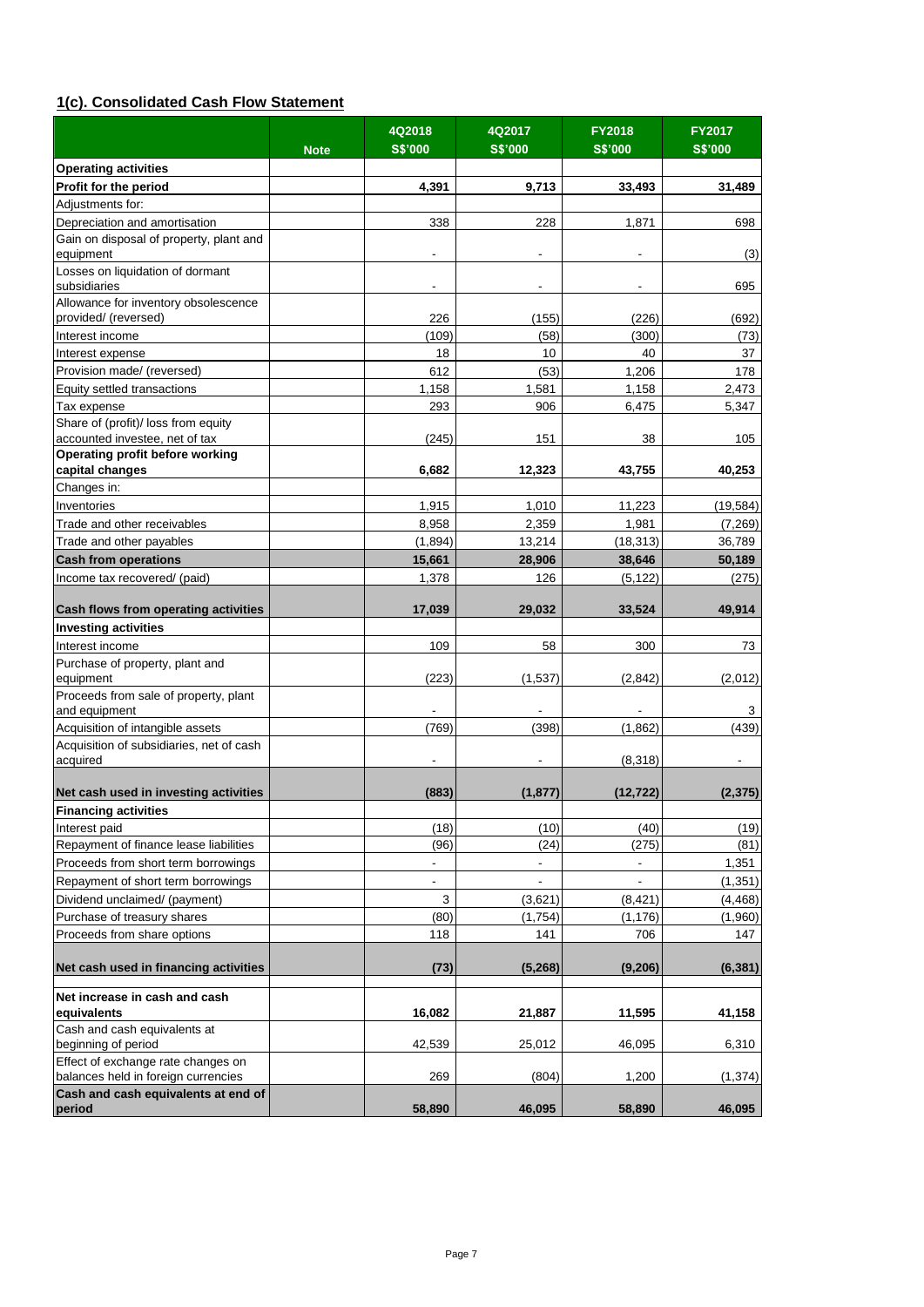# **1(d)(i). Statements of Changes in Equity**

|                                                         | <b>Share</b><br>capital      | <b>Reserve for</b><br>own shares | Other reserves               | <b>Share</b><br>compensation<br>reserve | <b>Currency</b><br>translation<br>reserve | <b>Retained</b><br>earnings | <b>Total Equity</b> |
|---------------------------------------------------------|------------------------------|----------------------------------|------------------------------|-----------------------------------------|-------------------------------------------|-----------------------------|---------------------|
|                                                         | <b>S\$'000</b>               | <b>S\$'000</b>                   | <b>S\$'000</b>               | <b>S\$'000</b>                          | <b>S\$'000</b>                            | <b>S\$'000</b>              | <b>S\$'000</b>      |
| Group                                                   |                              |                                  |                              |                                         |                                           |                             |                     |
| As at 1 Jan 2017<br>Changes in equity for               | 39,737                       | (1, 264)                         | 161                          | 759                                     | (11,004)                                  | 1,839                       | 30,228              |
| the period                                              |                              |                                  |                              |                                         |                                           |                             |                     |
| Profit for the period                                   | $\blacksquare$               |                                  |                              |                                         |                                           | 4,136                       | 4,136               |
| Foreign currency<br>translation differences             |                              |                                  |                              |                                         | (683)                                     |                             | (683)               |
| Liquidation of dormant<br>subsidiaries                  | $\blacksquare$               | ÷,                               |                              |                                         | 695                                       |                             | 695                 |
| <b>Total comprehensive</b><br>income for the period     | $\blacksquare$               | -                                | $\blacksquare$               | $\blacksquare$                          | 12                                        | 4,136                       | 4,148               |
| Own shares acquired                                     | $\overline{\phantom{a}}$     | (25)                             | $\overline{\phantom{a}}$     | $\overline{\phantom{a}}$                | ä,                                        |                             | (25)                |
| <b>Equity settled</b>                                   |                              |                                  |                              |                                         |                                           |                             |                     |
| transactions                                            | $\overline{\phantom{a}}$     | 324                              |                              | (114)                                   | ÷,                                        |                             | 210                 |
| Issue of share options                                  | $\overline{\phantom{a}}$     | $\overline{a}$                   | $\overline{\phantom{a}}$     | 127                                     | ÷.                                        | $\blacksquare$              | 127                 |
| <b>Total transactions with</b><br>owners for the period |                              | 299                              |                              | 13                                      |                                           |                             | 312                 |
| As at 31 Mar 2017                                       | 39,737                       | (965)                            | 161                          | 772                                     | (10, 992)                                 | 5,975                       | 34,688              |
| Profit for the period                                   |                              | ۰                                |                              |                                         |                                           | 8,213                       | 8,213               |
| Foreign currency                                        |                              |                                  |                              |                                         |                                           |                             |                     |
| translation differences                                 |                              |                                  |                              |                                         | (576)                                     |                             | (576)               |
| Disposal of a dormant<br>subsidiary                     |                              |                                  |                              |                                         |                                           |                             |                     |
| <b>Total comprehensive</b>                              |                              |                                  |                              |                                         |                                           |                             |                     |
| (loss)/ income for the<br>period                        | $\blacksquare$               |                                  |                              |                                         | (576)                                     | 8,213                       | 7,637               |
| Own shares acquired                                     | $\blacksquare$               | (20)                             | $\overline{a}$               |                                         |                                           |                             | (20)                |
| Equity settled                                          |                              |                                  |                              |                                         |                                           |                             |                     |
| transactions                                            | $\overline{\phantom{a}}$     | 41                               |                              | 73                                      | $\blacksquare$                            |                             | 114                 |
| Dividend declared<br><b>Total transactions with</b>     | $\overline{\phantom{a}}$     | ٠                                |                              |                                         | ä,                                        | (846)                       | (846)               |
| owners for the period                                   |                              | 21                               | $\blacksquare$               | 73                                      |                                           | (846)                       | (752)               |
| As at 30 Jun 2017                                       | 39,737                       | (944)                            | 161                          | 845                                     | (11, 568)                                 | 13,342                      | 41,573              |
| Profit for the period                                   | $\overline{\phantom{a}}$     | $\blacksquare$                   | $\overline{\phantom{a}}$     | $\overline{\phantom{a}}$                | ÷,                                        | 9,427                       | 9,427               |
| Foreign currency<br>translation differences             |                              |                                  |                              |                                         | (966)                                     |                             | (966)               |
| <b>Total comprehensive</b>                              |                              |                                  |                              |                                         |                                           |                             |                     |
| (loss)/ income for the<br>period                        | $\blacksquare$               | $\overline{\phantom{0}}$         | $\blacksquare$               | $\overline{a}$                          | (966)                                     | 9,427                       | 8,461               |
| Own shares acquired                                     | $\blacksquare$               | (162)                            | $\blacksquare$               | $\blacksquare$                          |                                           |                             | (162)               |
| Equity settled                                          |                              |                                  |                              |                                         |                                           |                             |                     |
| transactions                                            | $\overline{\phantom{a}}$     | 16                               | $\overline{\phantom{a}}$     | 79                                      | $\overline{\phantom{a}}$                  | $\overline{\phantom{a}}$    | 95                  |
| <b>Total transactions with</b>                          |                              |                                  |                              |                                         |                                           |                             |                     |
| owners for the period                                   |                              | (146)                            |                              | 79                                      |                                           |                             | (67)                |
| As at 30 Sep 2017                                       | 39,737                       | (1,090)                          | 161                          | 925                                     | (12, 534)                                 | 22,769                      | 49,968              |
| Profit for the period<br>Foreign currency               | $\blacksquare$               | $\overline{\phantom{a}}$         | $\blacksquare$               | $\overline{\phantom{a}}$                | $\overline{a}$                            | 9,713                       | 9,713               |
| translation differences                                 | $\overline{\phantom{a}}$     | $\overline{\phantom{a}}$         | $\overline{\phantom{a}}$     | $\overline{\phantom{a}}$                | (458)                                     |                             | (458)               |
| <b>Total comprehensive</b>                              |                              |                                  |                              |                                         |                                           |                             |                     |
| (loss)/ income for the                                  |                              |                                  |                              |                                         |                                           |                             |                     |
| period                                                  | $\blacksquare$               | -                                |                              | $\blacksquare$                          | (458)                                     | 9,713                       | 9,255               |
| Issue of shares related to<br>business combination      | $\overline{\phantom{a}}$     | 376                              | 1,148                        | $\blacksquare$                          | $\overline{\phantom{a}}$                  |                             | 1,524               |
| Own shares acquired                                     | $\blacksquare$               | (1,754)                          | $\blacksquare$               | $\blacksquare$                          | $\blacksquare$                            | $\blacksquare$              | (1,754)             |
| Equity settled<br>transactions                          | $\overline{\phantom{a}}$     | 295                              | $\qquad \qquad \blacksquare$ | 2,144                                   | $\overline{\phantom{a}}$                  |                             | 2,439               |
| Dividend declared                                       | $\overline{\phantom{a}}$     |                                  | $\overline{\phantom{a}}$     |                                         | $\overline{\phantom{a}}$                  | (3,621)                     | (3,621)             |
| <b>Total transactions with</b>                          |                              |                                  |                              |                                         |                                           |                             |                     |
| owners for the period                                   | $\qquad \qquad \blacksquare$ | (1,083)                          | 1,148                        | 2,144                                   | $\blacksquare$                            | (3,621)                     | (1, 412)            |
| As at 31 Dec 2017                                       | 39,737                       | (2, 173)                         | 1,309                        | 3,069                                   | (12,991)                                  | 28,860                      | 57,810              |

*\* The net exchange difference arose mainly from translation of subsidiaries' and associates' net assets and liabilities whose functional currencies are not SGD.*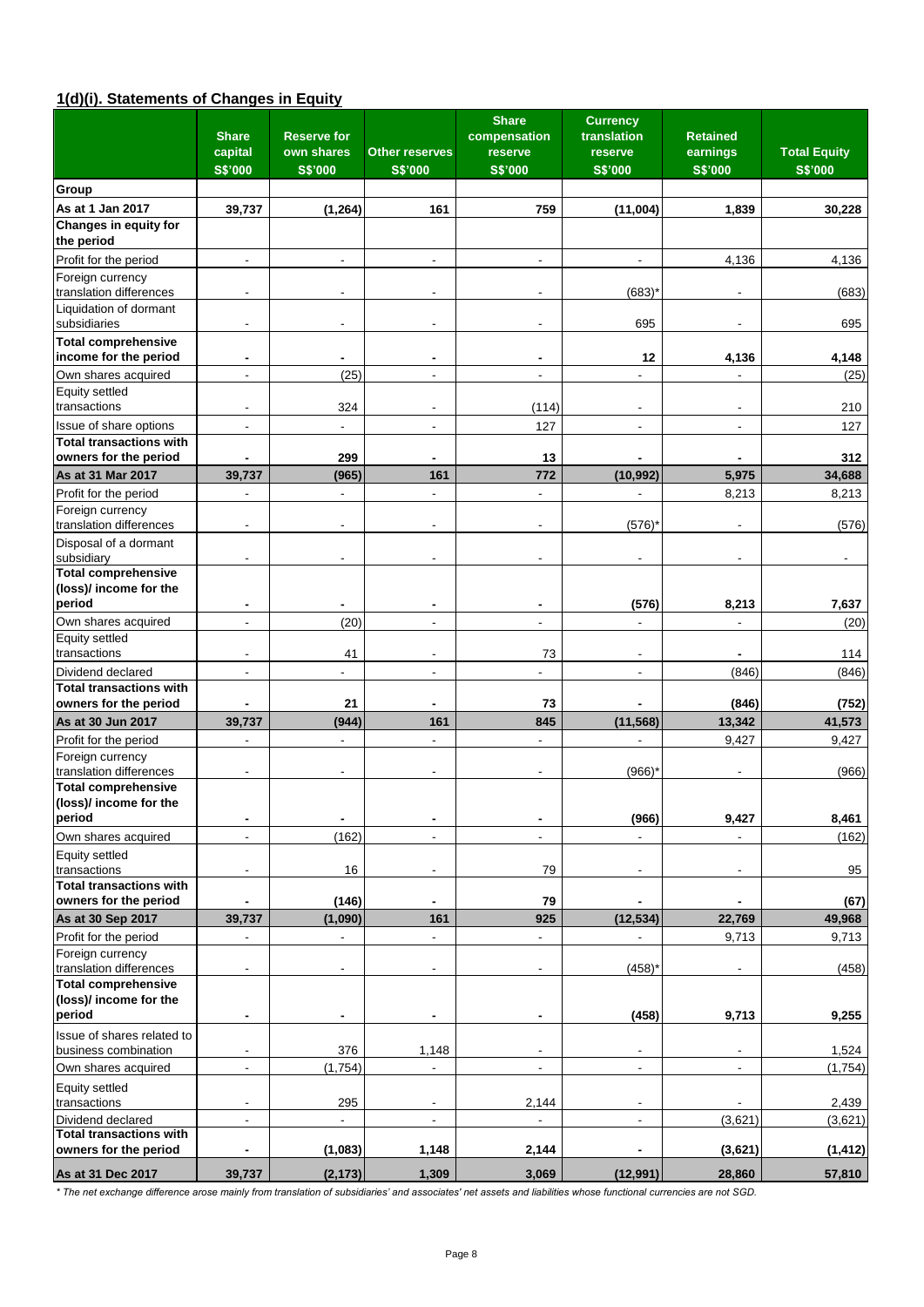# **1(d)(i). Statements of Changes in Equity (Cont'd)**

|                                                                                                                                                                                       | <b>Share</b><br>capital<br><b>S\$'000</b> | <b>Reserve for</b><br>own shares<br><b>S\$'000</b> | <b>Other reserves</b><br><b>S\$'000</b> | <b>Share</b><br>compensation<br>reserve<br><b>S\$'000</b> | <b>Currency</b><br>translation<br>reserve<br><b>S\$'000</b> | <b>Retained</b><br>earnings<br><b>S\$'000</b> | <b>Total Equity</b><br><b>S\$'000</b> |
|---------------------------------------------------------------------------------------------------------------------------------------------------------------------------------------|-------------------------------------------|----------------------------------------------------|-----------------------------------------|-----------------------------------------------------------|-------------------------------------------------------------|-----------------------------------------------|---------------------------------------|
| Group                                                                                                                                                                                 |                                           |                                                    |                                         |                                                           |                                                             |                                               |                                       |
| As at 1 Jan 2018<br>Reclassification of<br>currency translation                                                                                                                       | 39,737                                    | (2, 173)                                           | 1,146                                   | 3,232                                                     | (12,992)                                                    | 28,860                                        | 57,810                                |
| reserve under SFRS(I)<br>transition exemption                                                                                                                                         |                                           |                                                    |                                         |                                                           | 11,004                                                      | (11,004)                                      |                                       |
| Changes in equity for<br>the period                                                                                                                                                   |                                           |                                                    |                                         |                                                           |                                                             |                                               |                                       |
| Profit for the period<br>Foreign currency                                                                                                                                             | $\overline{a}$                            | ä,                                                 |                                         |                                                           | $\overline{a}$                                              | 8,218                                         | 8,218                                 |
| translation differences<br><b>Total comprehensive</b>                                                                                                                                 | ä,                                        |                                                    |                                         |                                                           | (855)                                                       |                                               | (855)                                 |
| (loss)/ income for the<br>period                                                                                                                                                      | $\blacksquare$                            | $\qquad \qquad \blacksquare$                       | $\blacksquare$                          | $\blacksquare$                                            | (855)                                                       | 8,218                                         | 7,363                                 |
| Own shares acquired<br>Issue of shares related to<br>business combination                                                                                                             | $\overline{\phantom{a}}$<br>5,518         | (170)<br>ä,                                        | $\overline{\phantom{a}}$                | $\overline{\phantom{a}}$                                  | $\overline{\phantom{a}}$<br>$\overline{\phantom{a}}$        |                                               | (170)<br>5,518                        |
| <b>Equity settled</b><br>transactions                                                                                                                                                 | 486                                       | 934                                                | 1,362                                   | (2, 296)                                                  | $\overline{\phantom{a}}$                                    |                                               | 486                                   |
| <b>Total transactions with</b><br>owners for the period                                                                                                                               | 6,004                                     | 764                                                | 1,362                                   | (2, 296)                                                  |                                                             |                                               | 5,834                                 |
| As at 31 Mar 2018                                                                                                                                                                     | 45,741                                    | (1, 409)                                           | 2,508                                   | 936                                                       | (2, 843)                                                    | 26,074                                        | 71,007                                |
| Profit for the period                                                                                                                                                                 | $\overline{a}$                            | ä,                                                 |                                         |                                                           | $\overline{a}$                                              | 9,495                                         | 9,495                                 |
| Foreign currency<br>translation differences                                                                                                                                           | $\overline{\phantom{a}}$                  | ٠                                                  |                                         | $\overline{\phantom{a}}$                                  | 1,430                                                       |                                               | 1,430                                 |
| <b>Total comprehensive</b><br>income for the period                                                                                                                                   | $\blacksquare$                            | -                                                  | $\blacksquare$                          | $\overline{a}$                                            | 1,430                                                       | 9,495                                         | 10,925                                |
| Own shares acquired                                                                                                                                                                   | $\overline{\phantom{a}}$                  | (209)                                              |                                         | $\overline{\phantom{a}}$                                  | $\overline{a}$                                              |                                               | (209)                                 |
| <b>Equity settled</b>                                                                                                                                                                 |                                           |                                                    |                                         |                                                           |                                                             |                                               |                                       |
| transactions                                                                                                                                                                          | 45                                        | $\blacksquare$                                     | $\overline{\phantom{a}}$                | $\overline{\phantom{a}}$                                  | $\blacksquare$                                              |                                               | 45                                    |
| Dividend declared                                                                                                                                                                     | $\overline{\phantom{a}}$                  | $\blacksquare$                                     | $\overline{\phantom{a}}$                | $\overline{\phantom{a}}$                                  | $\overline{\phantom{a}}$                                    | (4, 385)                                      | (4, 385)                              |
| <b>Total transactions with</b><br>owners for the period                                                                                                                               | 45                                        | (209)                                              |                                         | $\blacksquare$                                            |                                                             | (4, 385)                                      | (4, 549)                              |
| As at 30 Jun 2018                                                                                                                                                                     | 45,786                                    | (1,618)                                            | 2,508                                   | 936                                                       | (1, 413)                                                    | 31,184                                        | 77,383                                |
| Profit for the period                                                                                                                                                                 |                                           | ÷,                                                 |                                         | ÷,                                                        |                                                             | 11,389                                        | 11,389                                |
| Foreign currency<br>translation differences                                                                                                                                           | ä,                                        |                                                    |                                         |                                                           | 1,030                                                       |                                               | 1,030                                 |
| <b>Total comprehensive</b><br>income for the period                                                                                                                                   | $\overline{\phantom{a}}$                  | $\overline{\phantom{a}}$                           |                                         | $\overline{a}$                                            | 1,030                                                       | 11,389                                        | 12,420                                |
| Own shares acquired                                                                                                                                                                   | ÷,                                        | (717)                                              | $\blacksquare$                          | $\overline{\phantom{a}}$                                  |                                                             |                                               | (717)                                 |
| <b>Equity settled</b><br>transactions                                                                                                                                                 | $\blacksquare$                            | 50                                                 |                                         | 9                                                         | $\overline{\phantom{a}}$                                    |                                               | 59                                    |
| Dividend declared<br><b>Total transactions with</b>                                                                                                                                   | $\overline{\phantom{a}}$                  |                                                    | $\overline{\phantom{a}}$                | $\overline{\phantom{a}}$                                  | ٠                                                           | (4,039)                                       | (4,039)                               |
| owners for the period                                                                                                                                                                 |                                           | (667)                                              |                                         | 9                                                         |                                                             | (4,039)                                       | (4, 697)                              |
| As at 30 Sep 2018                                                                                                                                                                     | 45,786                                    | (2, 285)                                           | 2,508                                   | 945                                                       | (383)                                                       | 38,534                                        | 85,105                                |
| Profit for the period                                                                                                                                                                 |                                           | ä,                                                 |                                         |                                                           |                                                             | 4,391                                         | 4,391                                 |
| Foreign currency<br>translation differences                                                                                                                                           | $\overline{\phantom{a}}$                  | $\overline{\phantom{a}}$                           | $\blacksquare$                          | $\overline{\phantom{a}}$                                  | (168)                                                       |                                               | (168)                                 |
| <b>Total comprehensive</b>                                                                                                                                                            |                                           |                                                    |                                         |                                                           |                                                             |                                               |                                       |
| (loss)/ income for the<br>period                                                                                                                                                      | $\overline{\phantom{0}}$                  | $\overline{\phantom{0}}$                           |                                         | $\blacksquare$                                            | (168)                                                       | 4,391                                         | 4,222                                 |
| Own shares acquired                                                                                                                                                                   | ٠                                         | (80)                                               | $\overline{\phantom{a}}$                |                                                           |                                                             |                                               | (80)                                  |
| Equity settled                                                                                                                                                                        |                                           |                                                    |                                         |                                                           |                                                             |                                               |                                       |
| transactions                                                                                                                                                                          | $\overline{\phantom{a}}$                  | 34                                                 | $\overline{\phantom{a}}$                | 1,240                                                     | $\overline{\phantom{a}}$                                    | $\overline{\phantom{a}}$                      | 1,274                                 |
| Unclaimed dividend<br>Issue of shares related to                                                                                                                                      | $\overline{\phantom{a}}$                  | $\overline{\phantom{a}}$                           | $\overline{\phantom{a}}$                | $\blacksquare$                                            | $\overline{\phantom{a}}$                                    | 3                                             | 3                                     |
| business combination<br><b>Total transactions with</b>                                                                                                                                | $\frac{1}{2}$                             | $\frac{1}{2}$                                      | (1,022)                                 |                                                           | $\overline{\phantom{a}}$                                    |                                               | (1,022)                               |
| owners for the period                                                                                                                                                                 |                                           | (45)                                               | (1,022)                                 | 1,240                                                     |                                                             | 3                                             | 176                                   |
| As at 31 Dec 2018<br>* The net exchange difference arose mainly from translation of subsidiaries' and associates' net assets and liabilities whose functional currencies are not SGD. | 45,786                                    | (2, 331)                                           | 1,486                                   | 2,185                                                     | (551)                                                       | 42,928                                        | 89,504                                |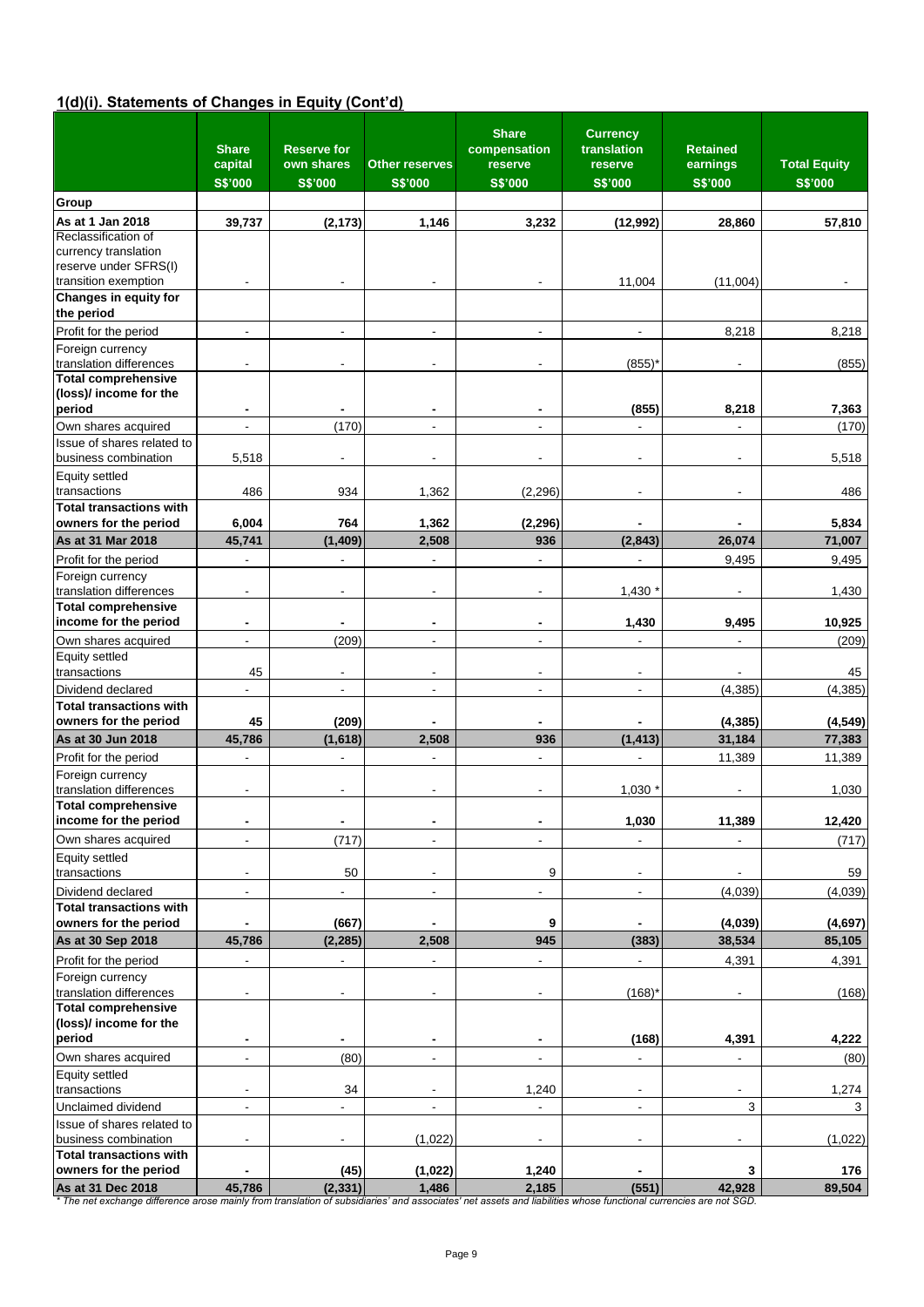# **1(d)(i). Statements of Changes in Equity (Cont'd)**

|                                  | <b>Share capital</b><br><b>S\$'000</b> | <b>Reserve for</b><br>own shares<br><b>S\$'000</b> | <b>Other reserves</b><br><b>S\$'000</b> | <b>Share</b><br>compensation<br>reserve<br><b>S\$'000</b> | <b>Retained</b><br>earnings<br><b>S\$'000</b> | <b>Total Equity</b><br><b>S\$'000</b> |
|----------------------------------|----------------------------------------|----------------------------------------------------|-----------------------------------------|-----------------------------------------------------------|-----------------------------------------------|---------------------------------------|
| Company                          |                                        |                                                    |                                         |                                                           |                                               |                                       |
| As at 1 Jan 2017                 | 39,737                                 | (1, 264)                                           | $\blacksquare$                          | 759                                                       | (20, 831)                                     | 18,401                                |
| Changes in equity for the period |                                        |                                                    |                                         |                                                           |                                               |                                       |
| Own shares acquired              | $\overline{\phantom{a}}$               | (25)                                               | $\overline{\phantom{a}}$                | ۰                                                         | $\overline{\phantom{a}}$                      | (25)                                  |
| Equity settled transactions      | $\overline{\phantom{a}}$               | 324                                                | $\overline{\phantom{a}}$                | 13                                                        |                                               | 337                                   |
| Total comprehensive income       | ٠                                      |                                                    | $\overline{\phantom{a}}$                |                                                           | 957                                           | 957                                   |
| As at 31 Mar 2017                | 39,737                                 | (965)                                              | $\blacksquare$                          | 772                                                       | (19, 874)                                     | 19,670                                |
| Own shares acquired              | ۰                                      | (20)                                               | $\overline{\phantom{a}}$                | ۰                                                         |                                               | (20)                                  |
| Equity settled transactions      | $\overline{\phantom{a}}$               | 41                                                 | $\overline{\phantom{a}}$                | 73                                                        |                                               | 114                                   |
| Dividend declared                | $\overline{\phantom{a}}$               | $\overline{\phantom{a}}$                           | $\overline{\phantom{a}}$                | ٠                                                         | (846)                                         | (846)                                 |
| Total comprehensive income       | ٠                                      | $\blacksquare$                                     | $\blacksquare$                          | ٠                                                         | 1.628                                         | 1,628                                 |
| As at 30 Jun 2017                | 39,737                                 | (944)                                              | $\blacksquare$                          | 846                                                       | (19,092)                                      | 20,547                                |
| Own shares acquired              | ٠                                      | (162)                                              | $\overline{\phantom{a}}$                | -                                                         | $\overline{\phantom{a}}$                      | (162)                                 |
| Equity settled transactions      | $\overline{\phantom{a}}$               | 16                                                 | $\overline{\phantom{a}}$                | 79                                                        |                                               | 95                                    |
| Total comprehensive income       |                                        |                                                    | $\overline{\phantom{a}}$                |                                                           | 987                                           | 987                                   |
| As at 30 Sep 2017                | 39,737                                 | (1,090)                                            | $\overline{\phantom{0}}$                | 925                                                       | (18, 105)                                     | 21,467                                |
| Own shares acquired              | ٠                                      | (1, 378)                                           | 1,148                                   | $\overline{\phantom{a}}$                                  | (3,621)                                       | (3,851)                               |
| Total comprehensive loss         | $\overline{\phantom{a}}$               |                                                    | $\overline{\phantom{a}}$                | -                                                         | (118)                                         | (118)                                 |
| Equity settled transactions      |                                        | 295                                                |                                         | 2,144                                                     |                                               | 2,439                                 |
| As at 31 Dec 2017                | 39,737                                 | (2, 173)                                           | 1,148                                   | 3,069                                                     | (21, 844)                                     | 19,936                                |

|                                                    | <b>Share capital</b><br><b>S\$'000</b> | <b>Reserve for</b><br>own shares<br><b>S\$'000</b> | <b>Other reserves</b><br><b>S\$'000</b> | <b>Share</b><br>compensation<br>reserve<br><b>S\$'000</b> | <b>Retained</b><br>earnings<br><b>S\$'000</b> | <b>Total Equity</b><br><b>S\$'000</b> |
|----------------------------------------------------|----------------------------------------|----------------------------------------------------|-----------------------------------------|-----------------------------------------------------------|-----------------------------------------------|---------------------------------------|
| Company                                            |                                        |                                                    |                                         |                                                           |                                               |                                       |
| As at 1 Jan 2018                                   | 39,737                                 | (2, 173)                                           | 985                                     | 3,232                                                     | (21, 844)                                     | 19,936                                |
| Changes in equity for the period                   |                                        |                                                    |                                         |                                                           |                                               |                                       |
| Own shares acquired                                | $\overline{\phantom{a}}$               | (170)                                              |                                         | $\overline{\phantom{0}}$                                  |                                               | (170)                                 |
| Issue of shares related to business<br>combination | 5,518                                  |                                                    |                                         |                                                           |                                               | 5,518                                 |
| Equity settled transactions                        | 486                                    | 934                                                | 1,362                                   | (2, 296)                                                  | $\overline{\phantom{a}}$                      | 486                                   |
| Total comprehensive income                         |                                        |                                                    |                                         |                                                           | 918                                           | 918                                   |
| As at 31 Mar 2018                                  | 45,741                                 | (1, 409)                                           | 2,347                                   | 936                                                       | (20, 926)                                     | 26,689                                |
| Own shares acquired                                |                                        | (209)                                              | $\overline{\phantom{a}}$                | ٠                                                         |                                               | (209)                                 |
| Equity settled transactions                        | 45                                     | $\blacksquare$                                     | $\blacksquare$                          | $\blacksquare$                                            | $\blacksquare$                                | 45                                    |
| Dividend declared                                  | $\blacksquare$                         | $\blacksquare$                                     | $\overline{\phantom{a}}$                | $\blacksquare$                                            | (4, 385)                                      | (4, 385)                              |
| Total comprehensive income                         |                                        |                                                    |                                         | ٠                                                         | 13,873                                        | 13,873                                |
| As at 30 Jun 2018                                  | 45,786                                 | (1,618)                                            | 2,347                                   | 936                                                       | (11, 438)                                     | 36,013                                |
| Own shares acquired                                |                                        | (717)                                              | $\overline{\phantom{a}}$                | ٠                                                         |                                               | (717)                                 |
| Equity settled transactions                        | $\blacksquare$                         | 50                                                 | $\overline{\phantom{a}}$                | 9                                                         |                                               | 59                                    |
| Dividend declared                                  | $\blacksquare$                         | $\overline{\phantom{0}}$                           | $\overline{\phantom{a}}$                | ٠                                                         | (4,039)                                       | (4,039)                               |
| Total comprehensive income                         |                                        |                                                    |                                         |                                                           | 2,445                                         | 2,445                                 |
| As at 30 Sep 2018                                  | 45,786                                 | (2, 285)                                           | 2,347                                   | 945                                                       | (13, 032)                                     | 33,760                                |
| Own shares acquired                                |                                        | (80)                                               |                                         |                                                           |                                               | (80)                                  |
| Equity settled transactions                        |                                        | 34                                                 | $\blacksquare$                          | 673                                                       | $\blacksquare$                                | 707                                   |
| Dividend declared                                  |                                        |                                                    |                                         | $\overline{\phantom{0}}$                                  | 3                                             | 3                                     |
| Issue of shares related to business<br>combination | $\overline{\phantom{a}}$               |                                                    | (1,013)                                 | $\overline{\phantom{a}}$                                  |                                               | (1,013)                               |
| Total comprehensive loss                           |                                        |                                                    |                                         |                                                           | (200)                                         | (200)                                 |
| As at 31 Dec 2018                                  | 45.786                                 | (2, 331)                                           | 1,333                                   | 1,618                                                     | (13, 230)                                     | 33,176                                |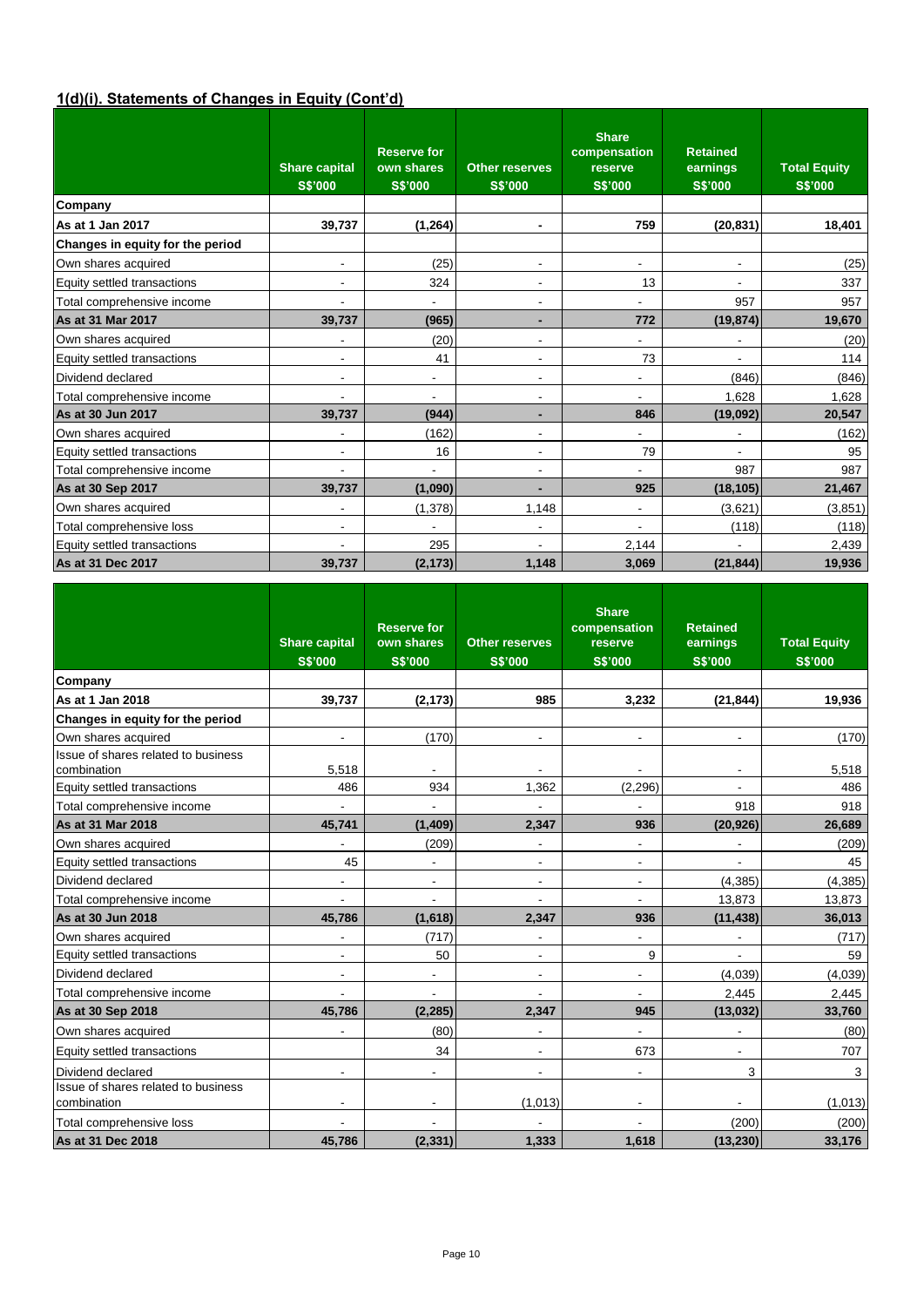## **1(d)(ii). Changes in Share Capital**

|                                                                             | As at 31-Dec-18 |                | <b>As at 31-Dec-17</b> |                |  |
|-----------------------------------------------------------------------------|-----------------|----------------|------------------------|----------------|--|
|                                                                             | No. of shares   | <b>S\$'000</b> | No. of shares          | <b>S\$'000</b> |  |
| Issued and fully paid shares                                                |                 |                |                        |                |  |
| At 1 January                                                                | 66,783,731      | 39,737         | 45,112,629             | 39,737         |  |
| Bonus shares issue*                                                         | 204,980,865     |                | 21,671,102             |                |  |
| Issue of shares pursuant to share<br>plans                                  | 675.669         | 531            |                        |                |  |
| Issue of shares related to business<br>combination                          | 867.555         | 5,518          |                        |                |  |
| <b>Total issued shares</b>                                                  | 273,307,820     | 45.786         | 66,783,731             | 39,737         |  |
| Less treasury shares balance                                                | (4,261,084)     | (2, 331)       | (1,266,771)            | (2, 173)       |  |
| <b>Total issued shares less treasury</b><br>shares reserve at end of period | 269,046,736     | 43,455         | 65,516,960             | 37,564         |  |

*\*The Group issued 204,980,865 bonus shares on 4 June 2018 and 21,671,102 bonus shares on 18 April 2017*

|                                                     | As at 31-Dec-18 |                | <b>As at 31-Dec-17</b> |                |  |
|-----------------------------------------------------|-----------------|----------------|------------------------|----------------|--|
|                                                     | No. of shares   | <b>S\$'000</b> | No. of shares          | <b>S\$'000</b> |  |
| <b>Treasury shares</b>                              |                 |                |                        |                |  |
| At 1 January                                        | (1, 266, 771)   | (2, 173)       | (2,347,500)            | (1,264)        |  |
| Bonus shares issue*                                 | (2,375,313)     | $\blacksquare$ |                        |                |  |
| Add: purchase of own shares                         | (1,300,000)     | (1, 176)       | (638, 400)             | (1,960)        |  |
| Treasury shares reissued pursuant to<br>share plans | 525,000         | 934            | 667,129                | 365            |  |
| Share options exercised                             | 156.000         | 84             | 452.000                | 310            |  |
| Issue of shares related to business<br>combination  |                 |                | 600.000                | 376            |  |
| Treasury shares balance at end of<br>period         | (4, 261, 084)   | (2, 331)       | (1,266,771)            | (2, 173)       |  |

*\*The Group issued 204,980,865 bonus shares on 4 June 2018 and 21,671,102 bonus shares on 18 April 2017*

# **1(d)(iii). Share Options**

| Date of grant of options | <b>Exercise</b><br>price | <b>Options</b><br>outstanding at<br>1/1/2018 | <b>Bonus Shares</b><br><b>Issue</b><br>4/6/2018 | <b>Options</b><br>exercised | <b>Options</b><br>outstanding at<br>period end | <b>Exercise Period</b> |
|--------------------------|--------------------------|----------------------------------------------|-------------------------------------------------|-----------------------------|------------------------------------------------|------------------------|
|                          |                          |                                              |                                                 |                             |                                                | 13 May 2017 -          |
| 12 May 2016              | $$0.324*$                | 931                                          | ٠                                               | (931)                       | ٠                                              | 11 May 2026            |
|                          |                          |                                              |                                                 |                             |                                                | 28 Feb 2018 -          |
| 27 Feb 2017              | $$0.196**$               | 809,738                                      | 405,000                                         | (674, 738)                  | 540,000                                        | 26 Feb 2027            |
|                          |                          |                                              |                                                 |                             |                                                | 24 Aug 2018 -          |
| 23 Aug 2017              | $$0.627**$               | 134,000                                      | 402,000                                         | (92,000)                    | 444,000                                        | 22 Aug 2027            |
|                          |                          |                                              |                                                 |                             |                                                |                        |
| <b>Total</b>             |                          | 944,669                                      | 807,000                                         | (767, 669)                  | 984,000                                        |                        |

*\*Exercise price was adjusted due to the Group issued 21,671,102 bonus shares on 18 April 2017 ^Exercise price was adjusted due to the Group issued 204,980,865 bonus shares on 4 June 2018* 

As at 31 December 2018, the number of share options of the company outstanding was 920,000 (31 December 2017: 944,669). There were 831,669 options being exercised in FY2018 (FY2017: 452,000 - pre bonus issue).

# **1(d)(iv). Treasury Shares**

As at 31 December 2018, the treasury shares balance was 4,261,084 (31 December 2017: 1,266,771 - pre 2018 bonus issue). The total number of issued ordinary shares excluding treasury shares at the end of the period was 269,046,736 (31 December 2017: 66,783,731 - pre bonus issue).

## **2. Statement on Audit**

*Whether the figures have been audited or reviewed, and in accordance with which auditing standard or practice*

The figures have not been audited or reviewed.

#### **3. Auditors' Report**

*Where the figures have been audited or reviewed, the auditors' report (including any qualifications or emphasis of matter)*

Not applicable.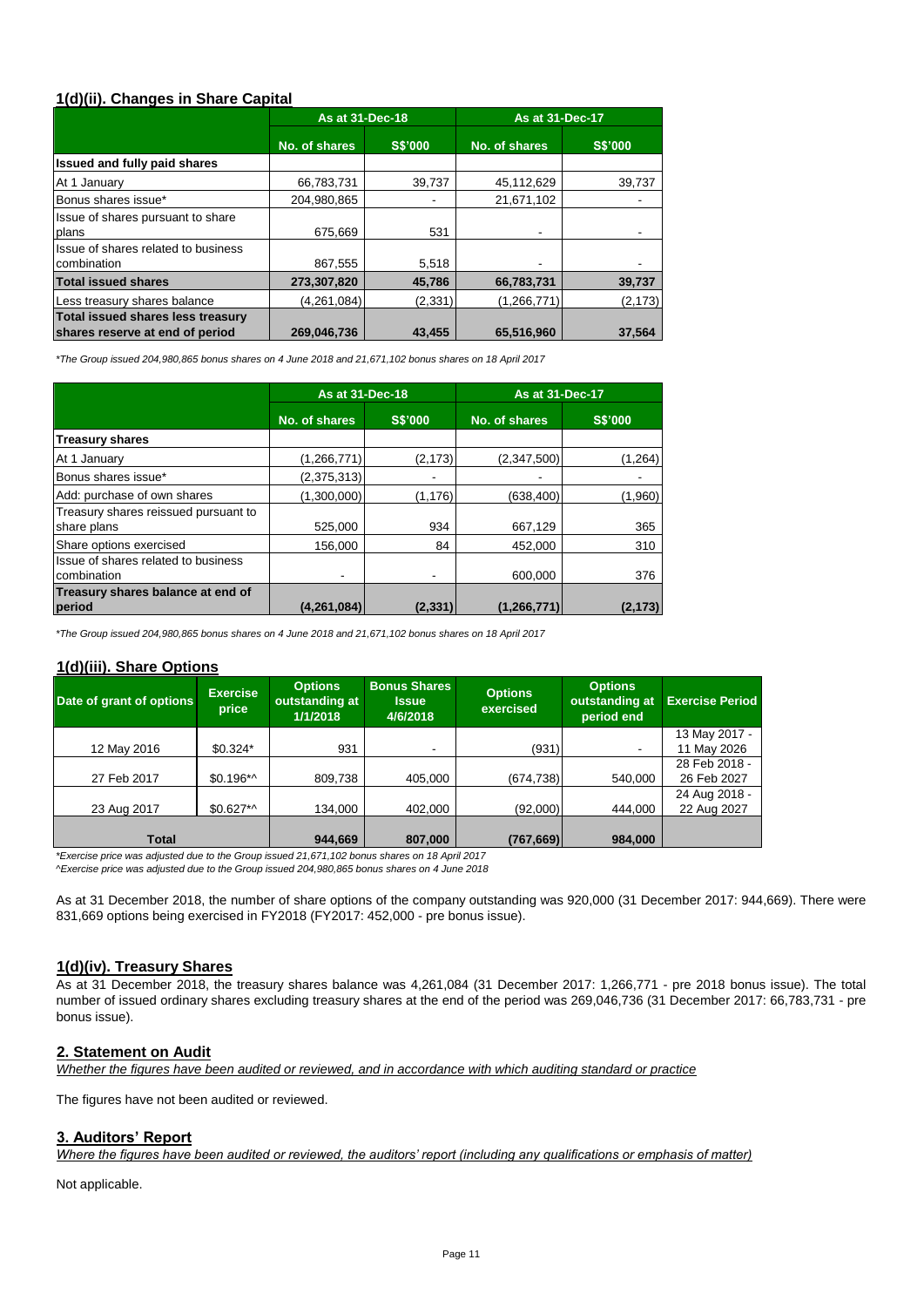# **4. Accounting Policies**

*Whether the same accounting policies and methods of computations as in the issuer's most* 

Other than the adoption of Singapore Financial Reporting Standards (International), SFRS(I) as mentioned in paragraph 5 below, there were no changes in accounting policies and methods of computation adopted in the financial statements for the current reporting period as compared to the most recent audited annual financial statements as at 31 December 2017.

# **5. Changes in Accounting Policies**

*If there are any changes in the accounting policies and methods of computation, including any required by an accounting standard, what has changed, as well as the reasons for, and the effect of, the change.*

The Group adopted Singapore Financial Reporting Standards (International) ("SFRS(I)"), that is equivalent to the International Financial Reporting Standards ("IFRS") with effect from 1 January 2018. Accordingly, the financial statements have been prepared based on the new reporting framework.

Upon the adoption of SFRS(I) 1, the Group elected the optional exemption in SFRS(I) 1 to reset its cumulative foreign currency translation differences for all foreign operations to nil at the date of transition, and reclassify the cumulative foreign currency translation differences of \$11,004,000 as at 1 January 2017 determined in accordance with Financial Reporting Standards at that date to retained earnings. After the date of transition, any gain or loss on disposal of any foreign operations will exclude translation differences that arose before the date of transition.

Other than the above change, the adoption of SFRS(I) did not have a material impact on the Group and Company.

#### **6. Earnings Per Share**

*Earnings per ordinary share for the period for continuing operations based on net profit attributable to shareholders after deducting any provision for preference dividends*

|                                             |              | <b>Group</b> | <b>Group</b>       |                    |  |
|---------------------------------------------|--------------|--------------|--------------------|--------------------|--|
|                                             | 4Q2018       | 4Q2017       | <b>FY2018</b>      | <b>FY2017</b>      |  |
| (i) a) EPS based on weighted average number |              |              |                    |                    |  |
| of ordinary shares in issue                 | 1.62 cents   | 14.79 cents  | $12.31$ cents      | 48.39 cents        |  |
| Weighted average number of shares in        |              |              |                    |                    |  |
| issue                                       | 271,506,614  | 65,655,440   | 272,020,216        | 65,075,378         |  |
| (i) b) EPS based on weighted average number |              |              |                    |                    |  |
| of ordinary shares in issue                 |              |              |                    |                    |  |
| [adjusted for 2018 bonus issue*]            | 1.62 cents   | 3.70 cents   | <b>12.31 cents</b> | <b>12.10 cents</b> |  |
| Weighted average number of shares in        |              |              |                    |                    |  |
| issue [adjusted for 2018 bonus issue*]      | 271,506,614  | 262,621,762  | 272,020,216        | 260,301,511        |  |
| (ii) a) EPS based on a fully diluted basis  | $1.61$ cents | 14.63 cents  | 12.27 cents        | 47.85 cents        |  |
| Weighted average number of shares           |              |              |                    |                    |  |
| adjusted for the effect of dilutive         |              |              |                    |                    |  |
| potential ordinary shares arising from      |              |              |                    |                    |  |
| the exercise of share options               | 272,490,614  | 66,385,164   | 273,004,216        | 65,805,102         |  |
| (ii) b) EPS based on a fully diluted basis  |              |              |                    |                    |  |
| [adjusted for 2018 bonus issue*]            | 1.61 cents   | 3.66 cents   | <b>12.27 cents</b> | 11.96 cents        |  |
| Weighted average number of shares           |              |              |                    |                    |  |
| adjusted for the effect of dilutive         |              |              |                    |                    |  |
| potential ordinary shares arising from      |              |              |                    |                    |  |
| the exercise of share options               |              |              |                    |                    |  |
| [adjusted for 2018 bonus issue*]            | 272,490,614  | 265,540,655  | 273,004,216        | 263,220,409        |  |

*\*The Group issued 204,980,865 bonus shares on 4 June 2018*

## **7. Net Asset Value Per Share**

|                             |                   | <b>Group</b>      | Company      |            |
|-----------------------------|-------------------|-------------------|--------------|------------|
|                             | 31-Dec-18         | 31-Dec-17         | 31-Dec-18    | 31-Dec-17  |
| Net asset value per share   | 33.3 cents        | 88.2 cents        | $12.3$ cents | 30.4 cents |
| Net asset value per share   |                   |                   |              |            |
| [adjusted for bonus issue*] | <b>33.3 cents</b> | <b>22.1 cents</b> | $12.3$ cents | 7.6 cents  |

*\*The Group issued 204,980,865 bonus shares on 4 June 2018*

Net asset value per share is calculated based on the existing issued share capital less treasury shares of 269,046,736 ordinary shares as at 31 December 2018 (31 December 2017: 66,783,731 shares - pre 2018 bonus issue).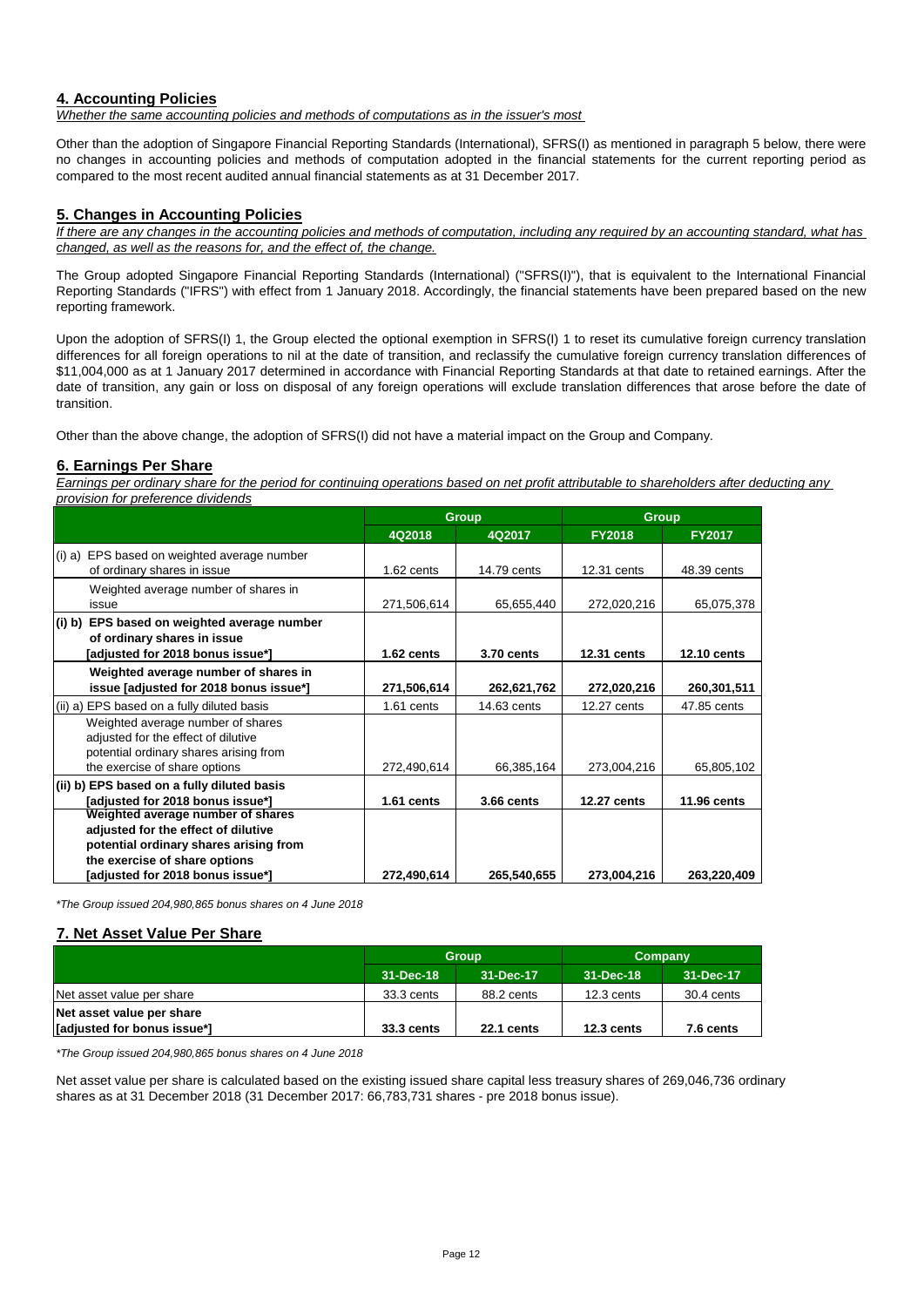#### **8. Group Performance Review** *Analysis of Consolidated Income Statement*

|                                   |                          | <b>Quarterly Results</b> |                |                                 | <b>YTD Results</b>              |             |  |  |
|-----------------------------------|--------------------------|--------------------------|----------------|---------------------------------|---------------------------------|-------------|--|--|
|                                   | 4Q2018<br><b>S\$'000</b> | 4Q2017<br><b>S\$'000</b> | Change<br>$\%$ | <b>FY2018</b><br><b>S\$'000</b> | <b>FY2017</b><br><b>S\$'000</b> | Change<br>% |  |  |
| Equipment Systems (ESS)           | 38.227                   | 57.514                   | $-33.5%$       | 256.617                         | 214.795                         | 19.5%       |  |  |
| <b>Precision Components (PCS)</b> | 1.121                    | 1.534                    | -27.0%         | 5.708                           | 6.827                           | $-16.4%$    |  |  |
| Overall                           | 39.349                   | 59.048                   | $-33.4%$       | 262.325                         | 221.622                         | 18.4%       |  |  |

Revenue from ESS decreased 33.5% from S\$57.5 million in 4Q2017 to S\$38.2 million in 4Q2018 due to reduction in orders from our main customer. Revenue increased 19.5% in FY2018 from S\$214.8 million in FY2017 to S\$256.6 million in FY2018 due to the growth of our sales orders for high density modular test handlers and its related kits and pans for delivery in FY2018.

Revenue from the Precision Components ("PCS") business was 27.0% lower in 4Q2018, decreasing from S\$1.5 million in 4Q2017 to S\$1.1 million in 4Q2018 and 16.4% lower in FY2018, decreasing from S\$6.8 million in FY2017 to S\$5.7 million in FY2018 due to a decrease in demand from customers and utilisation of capacity for components manufacturing for ESS business.

As a result of the above, the Group recorded a 33.4% decrease in its total revenue for 4Q2018, which reduced from S\$59.0 million in 4Q2017 to S\$39.3 million in 4Q2018, and a 18.4% increase from S\$221.6 million in FY2017 to S\$262.3 million in FY2018.

Raw materials and consumables cost, taking into consideration changes in inventories excluding reversal for inventory obsolescence, decreased from S\$37.2 million in 4Q2017 to S\$22.6 million in 4Q2018, representing a decrease of 39.4% and increased from S\$149.3 million in FY2017 to S\$173.5 million in FY2018, representing an increase of 16.2%. The raw materials and other consumables cost decrease in 4Q2018 was lower than revenue decrease mainly due to higher development engineering revenue. The raw materials and other consumables cost increase in FY2018 was lower than revenue increase mainly due to cost reduction initiatives.

Depreciation increased by 65.0% from S\$182,000 in 4Q2017 to S\$300,000 in 4Q2018 and increased by 89.2% from S\$612,000 in FY2017 to S\$1.2 million in FY2018 mainly due to higher carrying value from renovation and equipment expenditures in 2018.

Amortisation of intangible assets increased from S\$86,000 in FY2017 to S\$713,000 in FY2018 mainly due to higher carrying value of intangible assets in 4Q2018 and FY2018 resulted mainly from the acquisition of Afore Oy and InspiRain Technologies Pte Ltd.

Staff costs decreased by 8.5% from S\$8.0 million in 4Q2017 to S\$7.3 million in 4Q2018 mainly due to lower bonus provision in 4Q2018. In FY2018, staff cost increased by 28.3% from S\$25.3 million in FY2017 to S\$32.5 million in FY2018 mainly due to the acquired business and additional headcount to handle the increased sales orders from customers, business development, enhancement and development projects.

As a result of the above, operating profit before tax in 4Q2018 was S\$6.4 million compared to an operating profit before tax of S\$11.2 million in 4Q2017 and operating profit before tax in FY2018 was S\$42.6 million compared to an operating profit before tax of S\$38.2 million in FY2017.

|                                                          |             | <b>Quarterly Results</b> |                          | <b>YTD Results</b> |                                 |                                 |              |
|----------------------------------------------------------|-------------|--------------------------|--------------------------|--------------------|---------------------------------|---------------------------------|--------------|
|                                                          | <b>Note</b> | 4Q2018<br><b>S\$'000</b> | 4Q2017<br><b>S\$'000</b> | Change*<br>$\%$    | <b>FY2018</b><br><b>S\$'000</b> | <b>FY2017</b><br><b>S\$'000</b> | Change*<br>% |
| <b>Profit before taxation</b>                            |             | 4,684                    | 10,619                   | $-55.9%$           | 39,968                          | 36,836                          | 8.5%         |
| Add/ (less):                                             |             |                          |                          |                    |                                 |                                 |              |
| Non-operating expenses                                   | A.1(g)      | 1,954                    | 387                      | 404.6%             | 2,584                           | 1,254                           | 106.0%       |
| Share of gain/ (loss) of<br>equity-accounted<br>investee |             | (245)                    | 151                      | $-262.0%$          | 38                              | 105                             | $-63.4%$     |
| <b>Operating profit before</b><br>taxation               |             | 6,393                    | 11,157                   | $-42.7%$           | 42,590                          | 38,195                          | 11.5%        |

After taking into consideration the above and tax expenses of S\$293,000 in 4Q2018 and S\$6.5 million in FY2018, profit after tax decreased 54.8% from S\$9.7 million in 4Q2017 to S\$4.4 million in 4Q2018 and increased 6.4% from S\$31.5 million in FY2017 to S\$33.5 million in FY2018.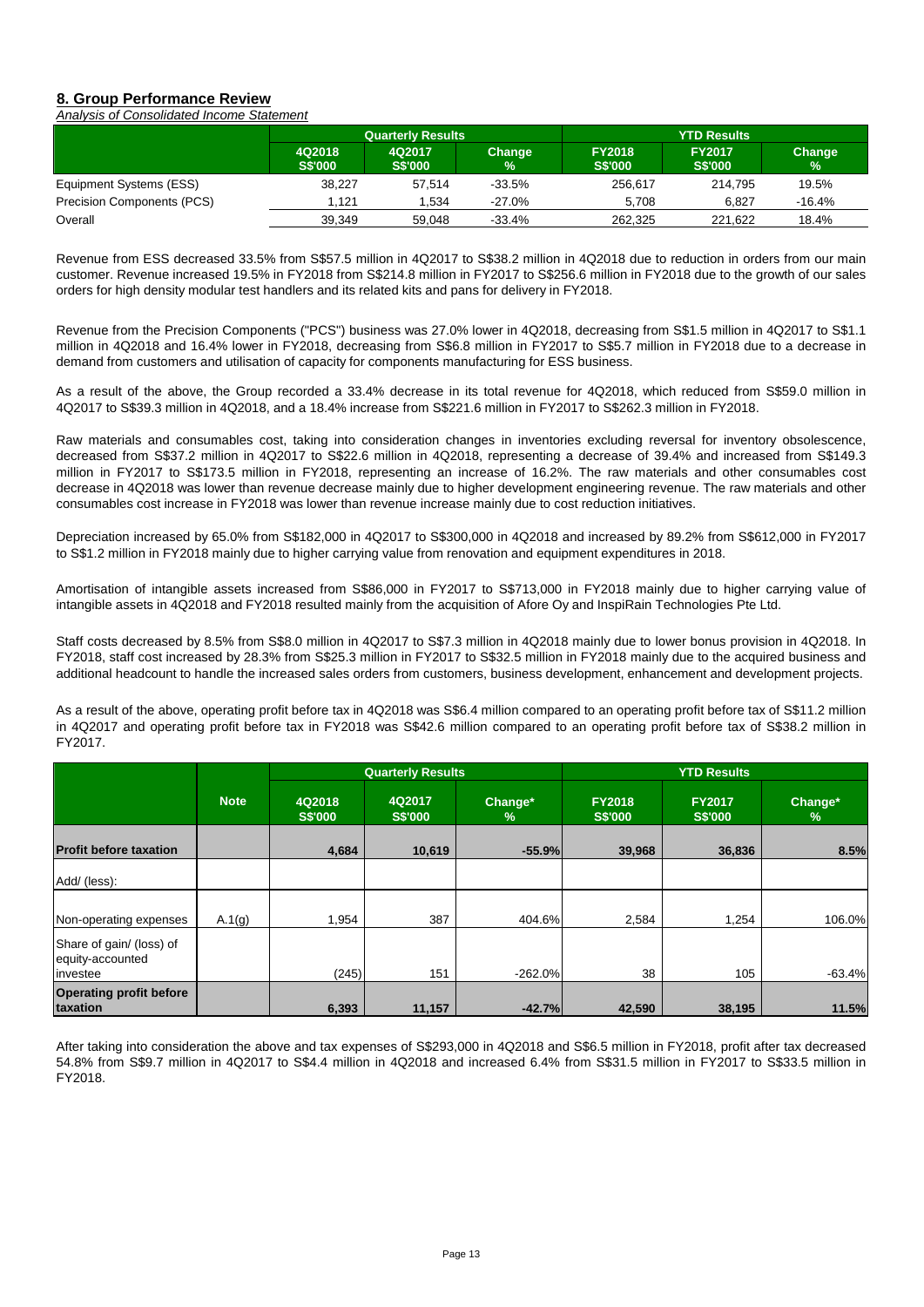# **8. Group Performance Review (Cont'd)**

#### *Analysis of Statement of Financial Position*

The increase of property, plant and equipment was mainly due to the acquisition of Afore Oy, equipment and renovation of the Group's premises.

In FY2018, the Group generated cash flows from operating activities of S\$33.5 million, paid for the acquisition of subsidiaries of S\$8.3 million, made dividend payments of S\$8.4 million, and purchased property, plant and equipment of S\$2.8 million.

The reduction in trade and other payables was mainly due to payments made for and reduction in trade purchases.

#### **9. Prospect vs Actual Results**

*Where a forecast, or a prospect statement, has been previously disclosed to shareholders, any variance between it and the actual results*

In our profit guidance and results announcements, we stated that we expect to achieve revenue and operating profit before tax for FY2018 of at least S\$255 million and S\$42 million respectively.

The Group achieved revenue of S\$262.3 million and operating profit before tax of S\$42.6 million in FY2018.

#### **10. Business Outlook**

*Commentary of significant trends and competitive conditions of the industry and any known factors or events that may affect the Group*

Our current high-density handler has been in high volume manufacturing since late 2016. In 2019, we expect continued sales though at a moderated level compared with that of 2018. New equipment sales will depend on the timing and pace at which our customer replaces legacy platforms with our equipment, sales seasonality, and on market share gains by our customer. We also expect continued sales of our kits and pans which go into our existing fleet of equipment at our customer's sites.

As at 22 February 2019, the Group has sales orders of S\$140 million for delivery in FY2019, an increase of S\$30 million from the sales orders announced on 31 December 2018. We expect to receive further orders throughout the year and expect FY 2019 revenue to be between S\$180 million to S\$210 million, and capital expenditures to be between S\$3 million to S\$5 million.

We have also been working towards diversifying our customer base and through our AMPS (Asynchronous Modular Parallel Smart) solution platform, which we have secured a Memory manufacturer as a client, with the scheduled delivery of our first commercial solution in 1H 2019.

In 2017 and 2018, we completed three acquisitions and expanded our capabilities into industrial RF Test solutions, wafer-level MEMS testing solutions and vision inspection. Following the acquisition of InspiRain, on 9 October 2018, we won an initial order from Huawei for our optical fibre cable-test solution to provide a cable-test solution developed in collaboration with China Electronics Technology Group Corporation No.23 Research Institute for qualifying high-performance short reach cabling links for Huawei's 5G backhaul network. AEM will deliver the first test solution for this contract in 2019.

On our operations, management will strive to proactively manage our fixed costs in line with any volatility in our business.

## **11. Dividends**

#### *(a) Current Financial Period Reported On*

Any dividend recommended for the current financial period reported on? Yes. Name of Dividend Dividend Type Dividend Rate Tax Rate 1.9 cents per ordinary share (after 3 for 1 bonus issue) Final Cash Tax Exempt One-Tier

#### *(b) Corresponding Period of the Immediately Preceding Financial Year*

| Name of Dividend | Final                                                     |
|------------------|-----------------------------------------------------------|
| Dividend Type    | Cash                                                      |
| Dividend Rate    | 6.5 cents per ordinary share (before 3 for 1 bonus issue) |
| Tax Rate         | Tax Exempt One-Tier                                       |

#### *(c) Date Payable*

Payment will be made on 31 May 2019.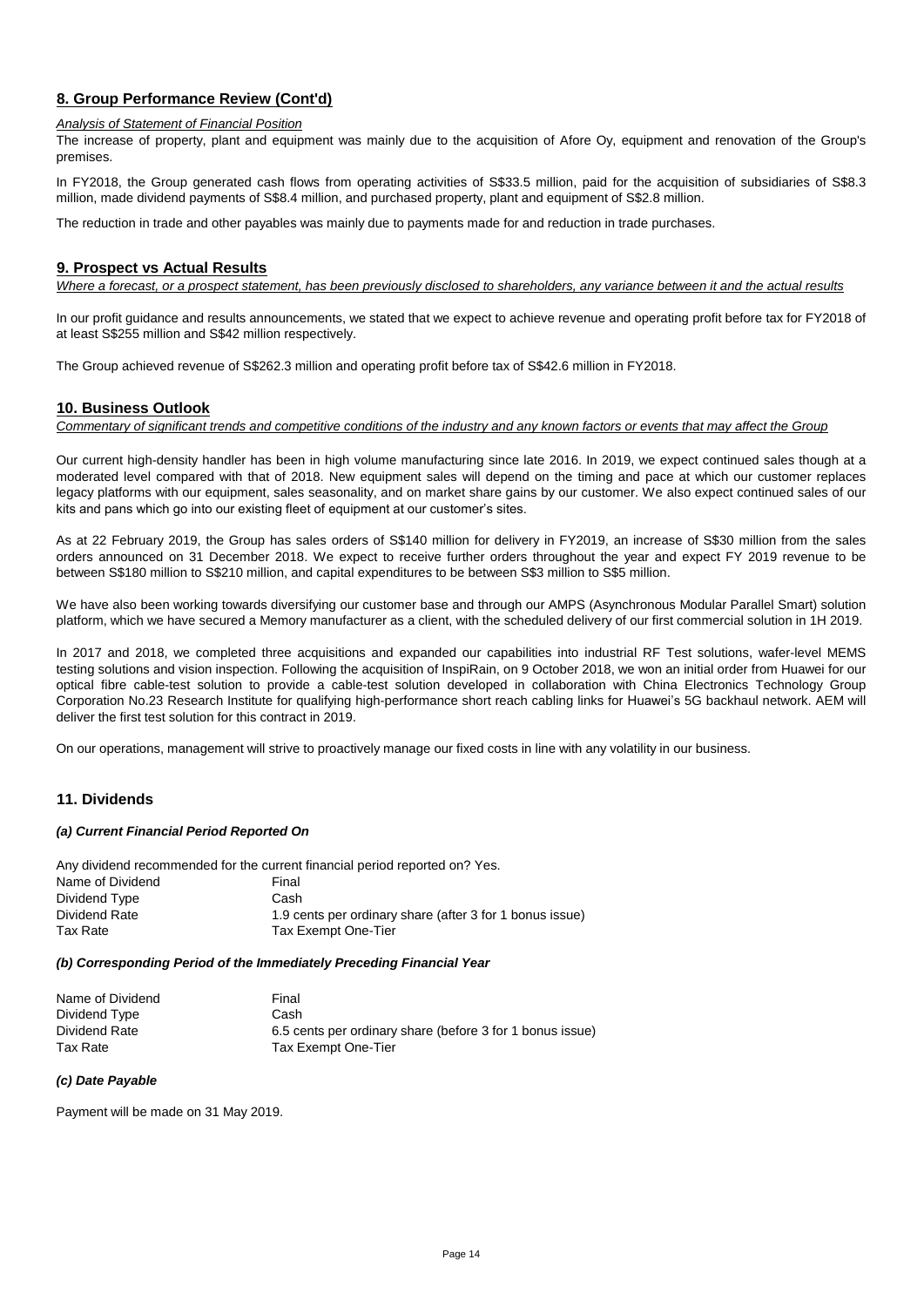# **11. Dividends (Cont'd)**

#### *(d) Books Closure Date*

NOTICE IS HEREBY GIVEN that, the Transfer Books and Register of Members of the Company will be closed on 17 May 2019 for the preparation of the proposed dividend. Duly completed and stamped transfers together with all relevant documents of or evidencing title received by the Company's Share Registrar, Boardroom Corporate & Advisory Services Pte. Ltd., at 50 Raffles Place, #32-01 Singapore Land Tower, Singapore 048623, up to 5.00 p.m. on 17 May 2019 will be registered to determine shareholders' entitlements to the proposed dividend. Subject as aforesaid, persons whose securities accounts with The Central Depository (Pte) Limited are credited with ordinary shares in the capital of the Company as at 5.00 p.m. on 17 May 2019 will be entitled to the proposed dividend.

#### *(e) Breakdown of Total Annual Dividend*

|         | Latest Full Year (2018) | Previous Full Year (2017) |
|---------|-------------------------|---------------------------|
|         | <b>S\$'000</b>          | <b>S\$'000</b>            |
| Interim | 4,036                   | 3,621                     |
| Final   | 5,144                   | 4,385                     |
| Total   | 9,180                   | 8,006                     |

#### *(f) Dividend Policy*

Our dividend policy is based on a payout of annual dividends, including interim dividends of not less than 25% of the Group consolidated profit after tax, excluding non-recurring, one off and exceptional items, in respect of any financial year to it's shareholders. This is subject to the Group's retained earnings, financial position, capital expenditure requirements, future expansion, investment plans and other relevant factors.

## **12. Statement on Dividends**

*If no dividend has been declared (recommended), a statement to that effect*

Not applicable.

#### **13. Interested Person Transactions**

*If no IPT mandate has been obtained, a statement to that effect*

No IPT mandate has been obtained.

In FY2018, the Company paid merger and acquisition advisory fee of S\$280,000 to Novo Tellus Capital Partners Pte Ltd ("NTCP") of which Mr. Loke Wai San and Mr. James Toh are shareholders and directors of NTCP.

## **14. Confirmation by the Directors and Officers Pursuant to Rule 720(1) of the Listing Manual**

The Group confirms that it has procured undertakings from all its Directors and Executive Officers.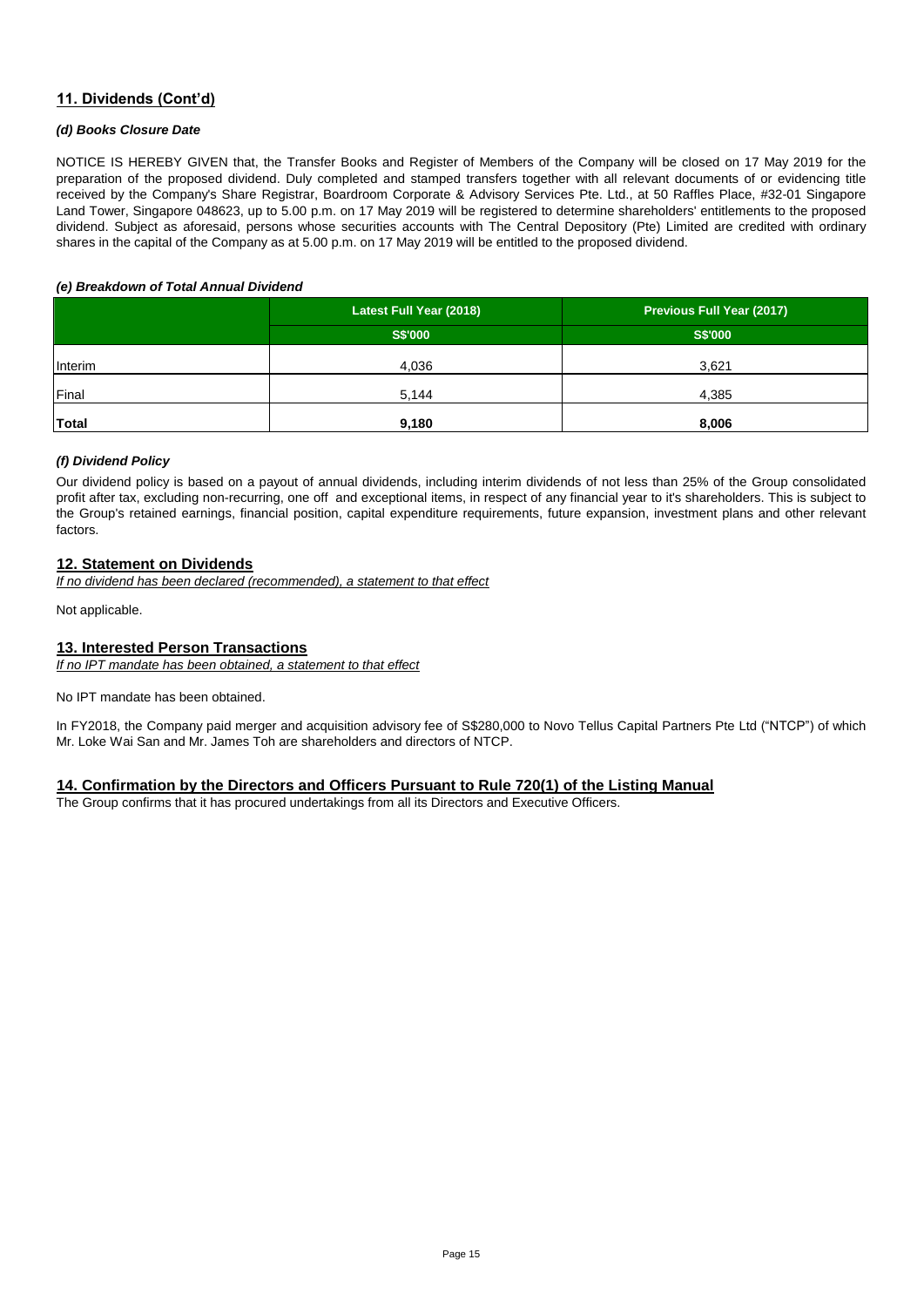## **15. Business Segment Information**

Segment information is presented based on the information reviewed by chief operating decision makers ("CODM") for performance assessment and resource allocation. The CODM assess the Group's financial performance using performance indicators which include revenue, EBITDA and net profit of the Group.

|                                                       | <b>Equipment</b><br><b>Systems</b> | <b>Precision</b><br><b>Components</b> | <b>Others</b>  | <b>Consolidated</b> |
|-------------------------------------------------------|------------------------------------|---------------------------------------|----------------|---------------------|
|                                                       | (ESS)                              | (PCS)                                 |                |                     |
|                                                       | <b>S\$'000</b>                     | <b>S\$'000</b>                        | <b>S\$'000</b> | <b>S\$'000</b>      |
| 2018                                                  |                                    |                                       |                |                     |
| Revenue and expenses                                  |                                    |                                       |                |                     |
| Total revenue from external customers                 | 256,617                            | 5,708                                 |                | 262,325             |
| Inter-segment revenue                                 |                                    | 3,552                                 |                | 3,552               |
| Reportable segment revenue                            | 256,617                            | 9,260                                 | ٠              | 265,877             |
|                                                       |                                    |                                       |                |                     |
| Depreciation and amortisation                         | (1,664)                            | (207)                                 |                | (1,871)             |
| Finance costs                                         | (40)                               |                                       |                | (40)                |
| Finance income                                        | 300                                |                                       |                | 300                 |
| Exchange loss, net                                    | (1,872)                            | (69)                                  |                | (1,941)             |
| Tax expenses                                          | (6, 388)                           | (87)                                  |                | (6, 475)            |
| Share of loss of equity-accounted<br>investee         |                                    |                                       | (38)           | (38)                |
| Profit for the year                                   | 33,089                             | 443                                   | (38)           | 33,493              |
| Reportable segment assets                             | 129,675                            | 4,577                                 |                | 134,252             |
| Reportable segment liabilities                        | 41,898                             | 3,021                                 |                | 44,919              |
| <b>Other Segment Information</b>                      |                                    |                                       |                |                     |
| Equity-accounted investees                            |                                    |                                       | 4,153          | 4,153               |
| Expenditure for non-current assets                    | 4,461                              | 243                                   |                | 4,704               |
| Other material non-cash items:                        |                                    |                                       |                |                     |
| Reversal of impairment made for stock<br>obsolescence | 226                                |                                       |                | 226                 |

|                                                       | <b>Equipment</b><br><b>Systems</b><br>(ESS) | <b>Precision</b><br><b>Components</b><br>(PCS) | <b>Others</b>            | <b>Consolidated</b> |
|-------------------------------------------------------|---------------------------------------------|------------------------------------------------|--------------------------|---------------------|
|                                                       | <b>S\$'000</b>                              | <b>S\$'000</b>                                 | <b>S\$'000</b>           | <b>S\$'000</b>      |
| 2017                                                  |                                             |                                                |                          |                     |
| Revenue and expenses                                  |                                             |                                                |                          |                     |
| Total revenue from external customers                 | 214,795                                     | 6,827                                          |                          | 221,622             |
| Inter-segment revenue                                 | 6,289                                       | 4,357                                          |                          | 10,646              |
| Reportable segment revenue                            | 221,084                                     | 11,184                                         |                          | 232,268             |
|                                                       |                                             |                                                |                          |                     |
| Depreciation and amortisation                         | (477)                                       | (221)                                          |                          | (698)               |
| Finance costs                                         | (35)                                        | (2)                                            |                          | (37)                |
| Finance income                                        | 71                                          | $\mathfrak{p}$                                 | $\overline{\phantom{a}}$ | 73                  |
| Exchange loss, net                                    | (1, 284)                                    | (78)                                           |                          | (1, 362)            |
| Tax expenses                                          | (5, 178)                                    | (169)                                          |                          | (5, 347)            |
| Share of loss of equity-accounted<br>investee         |                                             |                                                | (105)                    | (105)               |
| Profit for the year                                   | 31,030                                      | 1,258                                          | (799)                    | 31,489              |
| Reportable segment assets                             | 110,814                                     | 5,846                                          |                          | 116,660             |
| Reportable segment liabilities                        | 55,076                                      | 3,774                                          |                          | 58,850              |
|                                                       |                                             |                                                |                          |                     |
| <b>Other Segment Information</b>                      |                                             |                                                |                          |                     |
| Equity-accounted investees                            |                                             |                                                | 4,133                    | 4,133               |
| Expenditure for non-current assets                    | 2.351                                       | 182                                            |                          | 2,533               |
| Other material non-cash items:                        |                                             |                                                |                          |                     |
| Loss on liquidation of subsidiaries                   | $\overline{\phantom{a}}$                    |                                                | (695)                    | (695)               |
| Reversal of impairment made for stock<br>obsolescence | 692                                         |                                                |                          | 692                 |